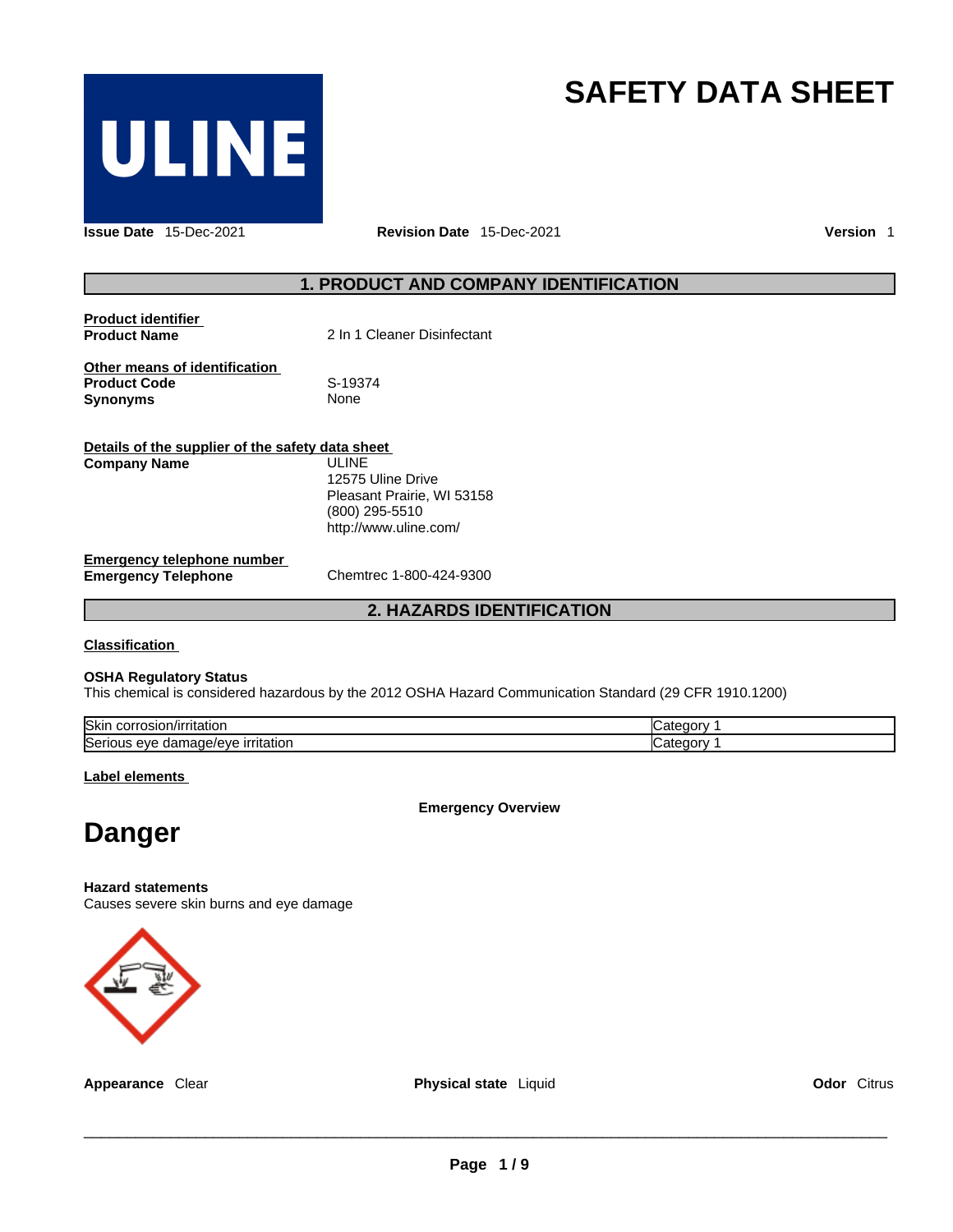#### **Precautionary Statements - Prevention**

Do not breathe dust/fume/gas/mist/vapors/spray Wash face, hands and any exposed skin thoroughly after handling Wear protective gloves/protective clothing/eye protection/face protection

#### **Precautionary Statements - Response**

Specific Treatment (See Section 4 on the SDS)

IF IN EYES: Rinse cautiously with water for several minutes. Remove contact lenses, if present and easy to do. Continue rinsing Immediately call a POISON CENTER or doctor/physician

IF ON SKIN (or hair): Remove/Take off immediately all contaminated clothing. Rinse skin with water/shower

Wash contaminated clothing before reuse

IF INHALED: Move person to fresh air. If person is not breathing, call 911 or an ambulance, then give artifical respiration,

preferable by mouth-to-mouth, if possible. Call a poison control center or doctor for further treatment advice.

IF SWALLOWED: Have a person sip a glass of water if able to swallow. Do not induce vomiting unless told to do so by a poison control center. Do not give anything by mouth to an unconscious person. Call a poison control center or doctor immediately for treatment advice.

#### **Precautionary Statements - Storage**

Store in a dry place no lower in temperature than 50°F or higher than 120°F.

#### **Precautionary Statements - Disposal**

Dispose of contents/container to an approved waste disposal plant

#### **Hazards not otherwise classified (HNOC)**

- **Other Information**
- Toxic to aquatic life with long lasting effects
- Toxic to aquatic life

Unknown Acute Toxicity 0.088825 % of the mixture consists of ingredient(s) of unknown toxicity

# **3. COMPOSITION/INFORMATION ON INGREDIENTS**

| <b>Chemical Name</b>                         | CAS No.    | Weiaht-% | <b>Trade Secret</b> |
|----------------------------------------------|------------|----------|---------------------|
| 2-(2-butoxyethoxy)ethanol                    | 112-34-5   | $5-10$   |                     |
| Tetrasodium EDTA                             | 64-02-8    | -5       |                     |
| Alkyl dimethyl ethylbenzyl ammonium chloride | 85409-23-0 |          |                     |
| Alkyl dimethyl benzyl ammonium chloride      | 68391-01-5 | . .      |                     |

\*The exact percentage (concentration) of composition has been withheld as a trade secret.

# **4. FIRST AID MEASURES First aid measures** General advice **Immediate medical attention is required.** Have the product container or label with you when calling a poison control center or doctor, or going for treatment. **Skin Contact** Wash off immediately with soap and plenty of water while removing all contaminated clothes and shoes. **Eye contact** Do not rub affected area. Rinse immediately with plenty of water, also under the eyelids, for at least 15 minutes. Remove contact lenses, if present and easy to do. Continue rinsing. Keep eye wide open while rinsing. Inhalation **Inhalation** Remove to fresh air. If not breathing, give artificial respiration. If breathing is difficult, give oxygen. Call a physician or poison control center immediately. **Ingestion Remove from exposure, lie down. Rinse mouth. Drink plenty of water. Do NOT induce** vomiting. Never give anything by mouth to an unconscious person. Call a physician or poison control center immediately. **Self-protection of the first aider** Use personal protective equipment as required.Avoid contact with skin, eyes or clothing.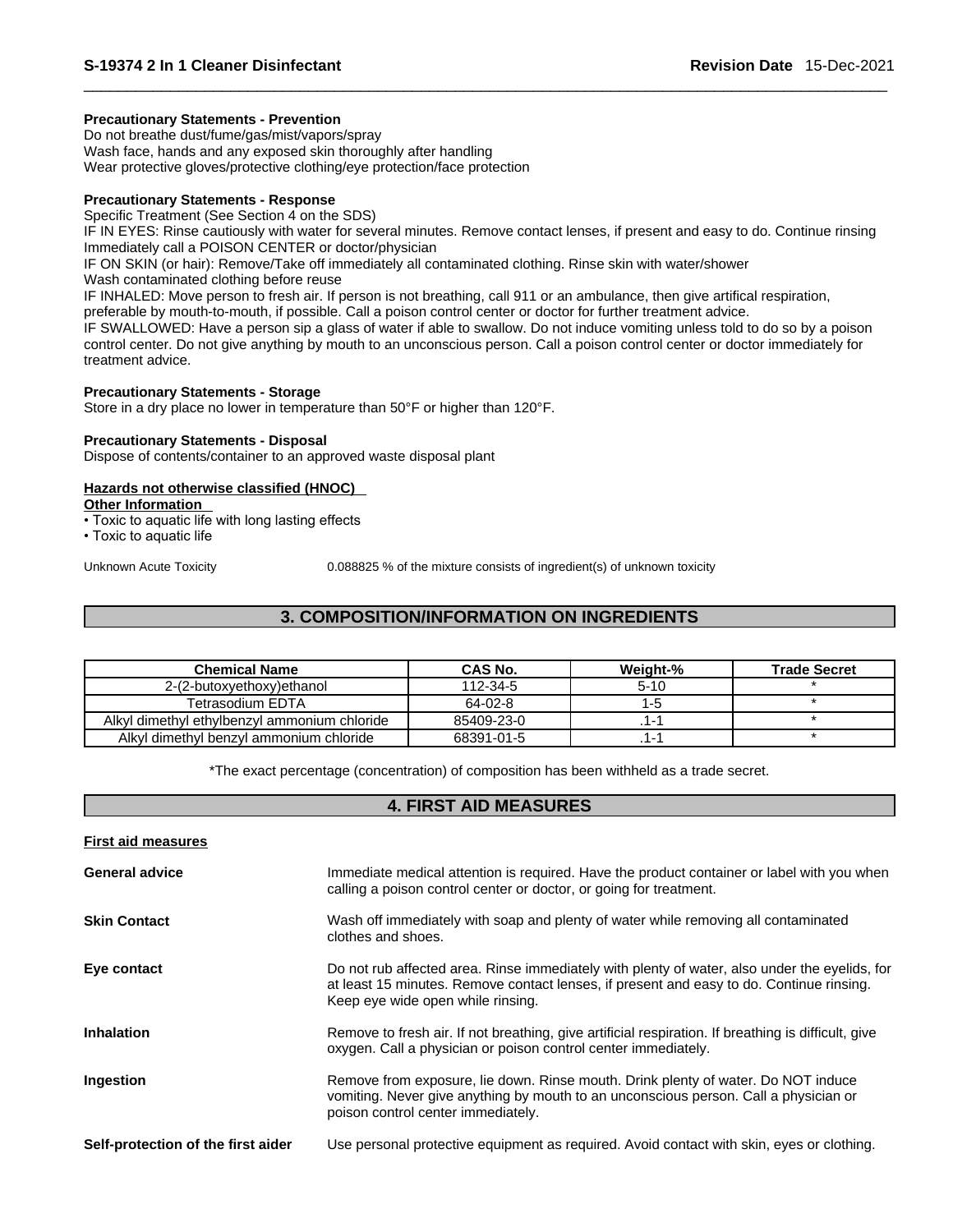#### **Most important symptoms and effects, both acute and delayed**

**Symptoms** Any additional important symptoms and effects are described in Section 11: Toxicology Information.

#### **Indication of any immediate medical attention and special treatment needed**

**Note to physicians** Product is a corrosive material. Use of gastric lavage or emesis is contraindicated. Possible perforation of stomach or esophagus should be investigated. Do not give chemical antidotes. Asphyxia from glottal edema may occur. Marked decrease in blood pressure may occur with moist rales, frothy sputum, and high pulse pressure. Treat symptomatically.

## **5. FIRE-FIGHTING MEASURES**

#### **Suitable extinguishing media**

Use extinguishing measures that are appropriate to local circumstances and the surrounding environment.

**Unsuitable extinguishing media** Caution: Use of water spray when fighting fire may be inefficient.

### **Specific hazards arising from the chemical**

The product causes burns of eyes, skin and mucous membranes. Thermal decomposition can lead to release of irritating and toxic gases and vapors. In the event of fire and/or explosion do not breathe fumes.

**Explosion data Sensitivity to Mechanical Impact** None. **Sensitivity to Static Discharge** None.

#### **Protective equipment and precautions for firefighters**

As in any fire, wear self-contained breathing apparatus pressure-demand, MSHA/NIOSH (approved or equivalent) and full protective gear.

#### **6. ACCIDENTAL RELEASE MEASURES**

#### **Personal precautions, protective equipment and emergency procedures**

| <b>Personal precautions</b>                          | Evacuate personnel to safe areas. Keep people away from and upwind of spill/leak. Ensure                                                                                                                                                                                                                                                                                                                                                                                                                                                               |
|------------------------------------------------------|--------------------------------------------------------------------------------------------------------------------------------------------------------------------------------------------------------------------------------------------------------------------------------------------------------------------------------------------------------------------------------------------------------------------------------------------------------------------------------------------------------------------------------------------------------|
|                                                      | adequate ventilation, especially in confined areas. Do not touch damaged containers or<br>spilled material unless wearing appropriate protective clothing. Local authorities should be<br>advised if significant spillages cannot be contained. Use personal protection recommended<br>in Section 8.                                                                                                                                                                                                                                                   |
| <b>Environmental precautions</b>                     |                                                                                                                                                                                                                                                                                                                                                                                                                                                                                                                                                        |
| <b>Environmental precautions</b>                     | Do not discharge effluent containing this product into lakes, streams, ponds, estuaries,<br>oceans or other water unless in accordance with the requirements of a National Pollutant<br>Discharge Elimination System (NPDES) permit and the permitting authority has been<br>notified in writing prior to the discharge. Do not discharge effluent containing this product<br>to sewer systems withour previously notifying the local sewage treatment plant authority.<br>For quidance, contact your State water board or Regional office of the EPA. |
| Methods and material for containment and cleaning up |                                                                                                                                                                                                                                                                                                                                                                                                                                                                                                                                                        |
| <b>Methods for containment</b>                       | Prevent further leakage or spillage if safe to do so.                                                                                                                                                                                                                                                                                                                                                                                                                                                                                                  |
| Methods for cleaning up                              | Large Spills: Dike or dam spill. Prevent product from entering drains. Cover liquid spill with<br>sand, earth or other non-combustible absorbent material. Take up with inert, damp,<br>non-combustible material using clean non-sparking tools and place into loosely covered                                                                                                                                                                                                                                                                         |

#### **7. HANDLING AND STORAGE**

Clean surface thoroughly to remove residual contamination.

plastic containers for later disposal. **Small Spills:** Soak up with inert absorbent material.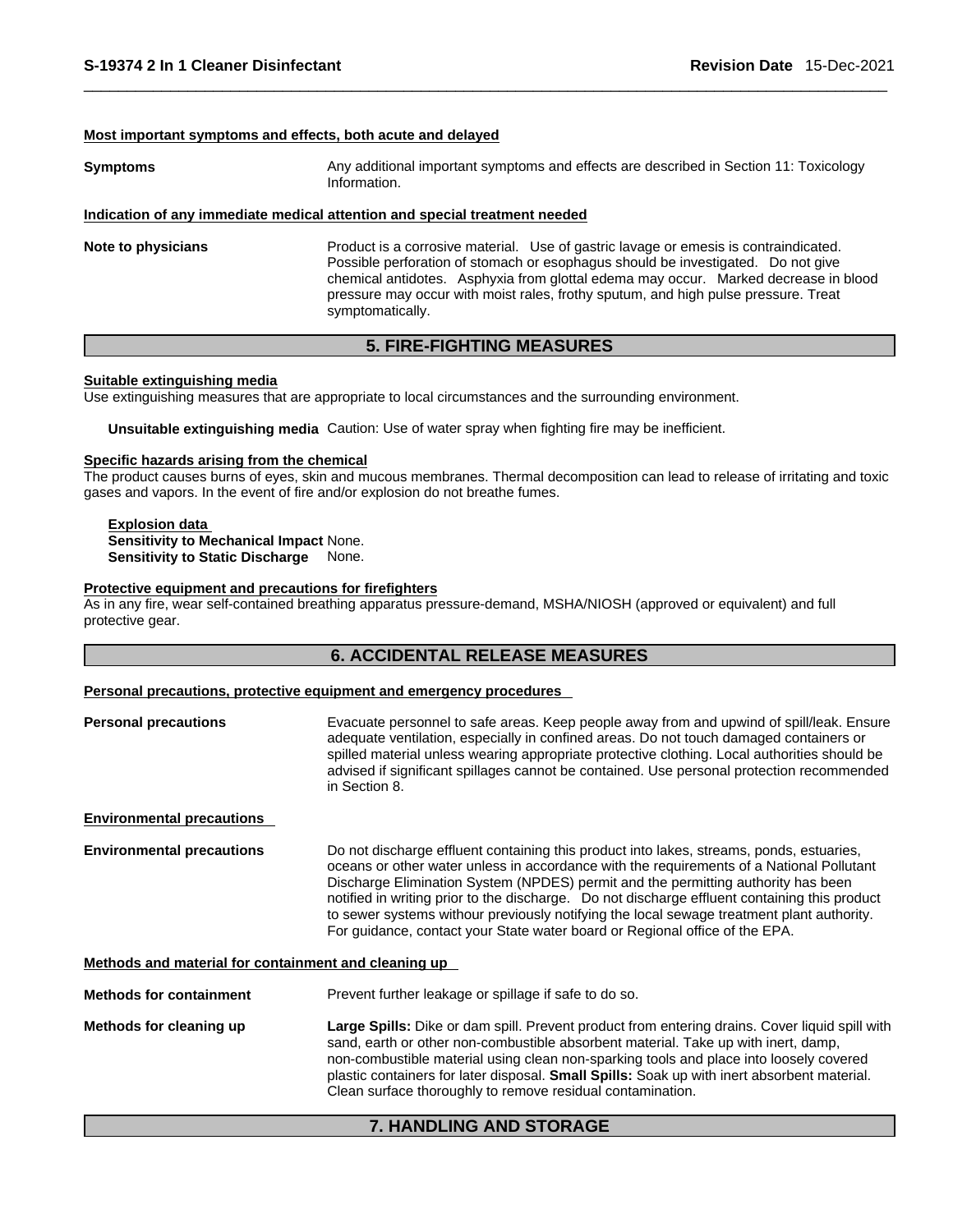#### **Precautions for safe handling**

**Advice on safe handling** Use personal protective equipment as required.Avoid contact with skin, eyes or clothing. Ensure adequate ventilation, especially in confined areas. In case of insufficient ventilation, wear suitable respiratory equipment. Use only with adequate ventilation and in closed systems.

#### **Conditions for safe storage, including any incompatibilities**

**Storage Conditions** DO NOT CONTAMINATE WATER, FOOD OR FEED BY STORAGE OR DISPOSAL. PESTICIDE STORAGE: Store in a dry place no lower than 50°F or higher than 120°F. Store in original tightly closed container. Store away from incompatible materials.

**Incompatible materials Incompatible** with strong acids and bases. Incompatible with oxidizing agents.

# **8. EXPOSURE CONTROLS/PERSONAL PROTECTION**

#### **Control parameters**

#### **Exposure Guidelines** .

| <b>Chemical Name</b>      | <b>ACGIH TLV</b>               | <b>OSHA PEL</b>                        | <b>NIOSH IDLH</b>            |
|---------------------------|--------------------------------|----------------------------------------|------------------------------|
| 2-(2-butoxyethoxy)ethanol | TWA: 10 ppm inhalable fraction |                                        |                              |
| 112-34-5                  | and vapor                      |                                        |                              |
| Ethanol                   | STEL: 1000 ppm                 | TWA: 1000 ppm                          | IDLH: 3300 ppm               |
| 64-17-5                   |                                | TWA: $1900 \text{ mg/m}^3$             | TWA: 1000 ppm                |
|                           |                                | (vacated) TWA: 1000 ppm                | TWA: 1900 mg/m <sup>3</sup>  |
|                           |                                | (vacated) TWA: 1900 mg/m <sup>3</sup>  |                              |
| Sodium Hydroxide          | Ceiling: $2 \text{ mg/m}^3$    | TWA: $2 \text{ mg/m}^3$                | IDLH: $10 \text{ mg/m}^3$    |
| 1310-73-2                 |                                | (vacated) Ceiling: 2 mg/m <sup>3</sup> | Ceiling: 2 mg/m <sup>3</sup> |

*NIOSH IDLH Immediately Dangerous to Life or Health* 

**Other Information** Vacated limits revoked by the Court of Appeals decision in AFL-CIO v.OSHA, 965 F.2d 962 (11th Cir., 1992).

#### **Appropriate engineering controls**

**Engineering Controls Controls** Showers, Eyewash stations & Ventilation systems.

#### **Individual protection measures, such as personal protective equipment**

| <b>Eye/face protection</b>    | Wear safety glasses with side shields (or goggles).                                                                                                                                                                                                                                                                                                                                                         |
|-------------------------------|-------------------------------------------------------------------------------------------------------------------------------------------------------------------------------------------------------------------------------------------------------------------------------------------------------------------------------------------------------------------------------------------------------------|
| Skin and body protection      | Wear impervious protective clothing, including boots, gloves, lab coat, apron or coveralls,<br>as appropriate, to prevent skin contact.                                                                                                                                                                                                                                                                     |
| <b>Respiratory protection</b> | If exposure limits are exceeded or irritation is experienced, NIOSH/MSHA approved<br>respiratory protection should be worn. Positive-pressure supplied air respirators may be<br>required for high airborne contaminant concentrations. Respiratory protection must be<br>provided in accordance with current local regulations.                                                                            |
| General Hygiene               | Keep away from food, drink and animal feeding stuffs. When using do not eat, drink or<br>smoke. Contaminated work clothing should not be allowed out of the workplace. Regular<br>cleaning of equipment, work area and clothing is recommended. Avoid contact with skin,<br>eyes or clothing. Take off all contaminated clothing and wash it before reuse. Wear suitable<br>gloves and eye/face protection. |

# **9. PHYSICAL AND CHEMICAL PROPERTIES**

# **Information on basic physical and chemical properties**

| <b>Physical state</b> | Liquid    |
|-----------------------|-----------|
| Appearance            | Clear     |
| Color                 | Colorless |
| Odor                  | Citrus    |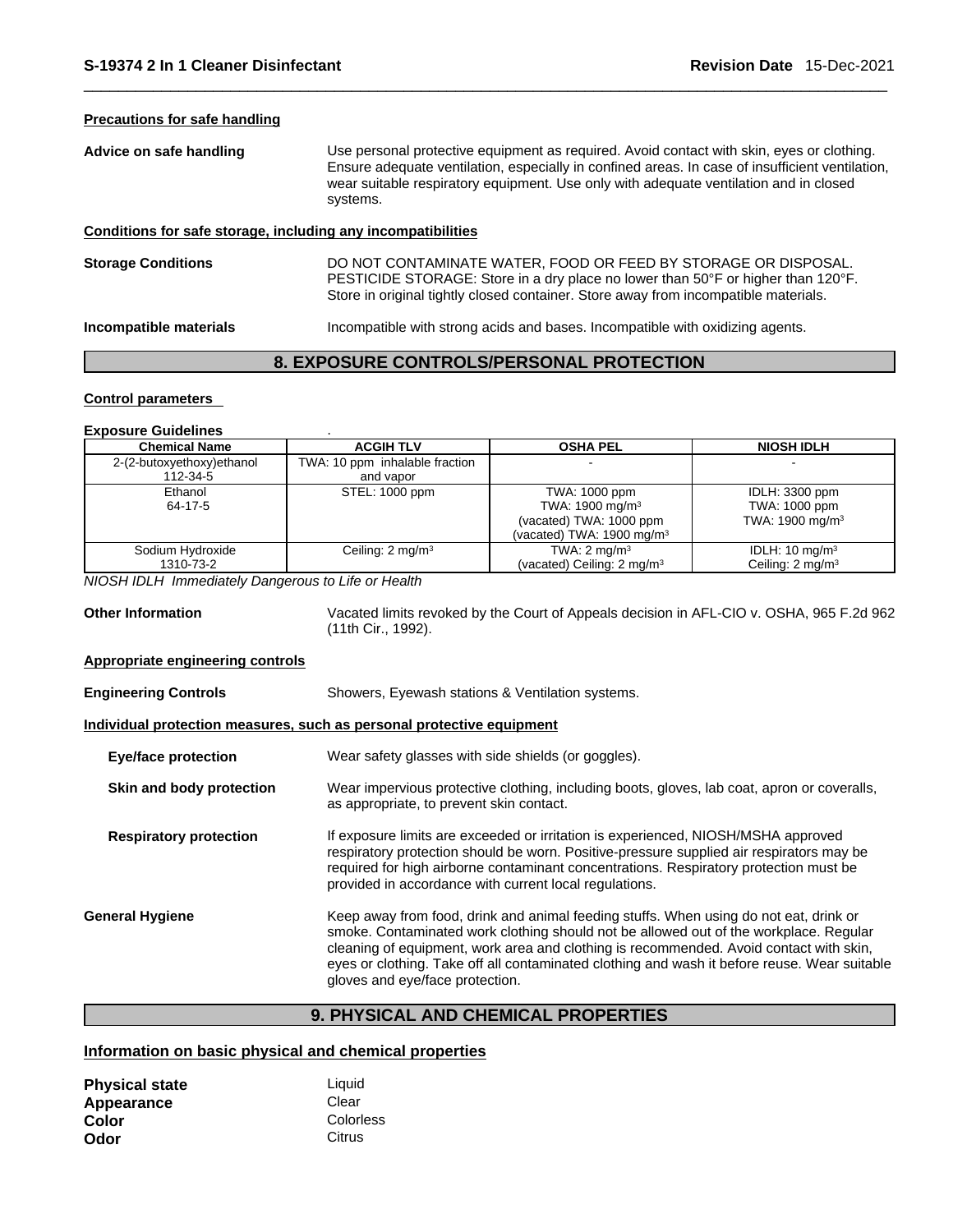| <b>Odor threshold</b>               | No Information available |                  |
|-------------------------------------|--------------------------|------------------|
| <b>Property</b>                     | Values                   | Remarks • Method |
| рH                                  | $11.5 - 12.0$            |                  |
| <b>Specific Gravity</b>             | 1.006                    |                  |
| <b>Viscosity</b>                    | $< 25$ cP @ 25°C         |                  |
| <b>Melting point/freezing point</b> | No Information available |                  |
| <b>Flash point</b>                  | $> 212$ °F               |                  |
| Boiling point / boiling range       | $< 212$ °F               |                  |
| <b>Evaporation rate</b>             | No Information available |                  |
| Flammability (solid, gas)           | No data available        |                  |
| <b>Flammability Limits in Air</b>   |                          |                  |
| <b>Upper flammability limit:</b>    | No Information available |                  |
| Lower flammability limit:           | No Information available |                  |
| Vapor pressure                      | No Information available |                  |
| Vapor density                       | No Information available |                  |
| <b>Water solubility</b>             | Complete                 |                  |
| <b>Partition coefficient</b>        | No Information available |                  |
| <b>Autoignition temperature</b>     | No Information available |                  |
| Decomposition temperature           | No Information available |                  |
| <b>Other Information</b>            |                          |                  |
| Density I hs/Gal                    | 8.38                     |                  |

**persity Lbs/Gall 8.38**<br>**DC Content (%)** 8.01263 **VOC** Content (%)

# **10. STABILITY AND REACTIVITY**

#### **Reactivity**

No data available

### **Chemical stability**

Stable under recommended storage conditions.

#### **Possibility of Hazardous Reactions**

None under normal processing.

#### **Conditions to avoid**

Exposure to air or moisture over prolonged periods.

#### **Incompatible materials**

Incompatible with strong acids and bases. Incompatible with oxidizing agents.

#### **Hazardous Decomposition Products**

Thermal decomposition can lead to release of irritating and toxic gases and vapors.

# **11. TOXICOLOGICAL INFORMATION**

#### **Information on likely routes of exposure**

# **Product Information**

| <b>Inhalation</b>   | Avoid breathing vapors or mists. Inhalation of dust in high concentration may cause irritation<br>of respiratory system.                                     |
|---------------------|--------------------------------------------------------------------------------------------------------------------------------------------------------------|
| Eye contact         | Avoid contact with eyes. Corrosive. Causes severe eye damage.                                                                                                |
| <b>Skin Contact</b> | The product causes burns of eyes, skin and mucous membranes. Avoid contact with skin.<br>Corrosive. Contact with skin may cause severe irritation and burns. |
| Ingestion           | Do not taste or swallow. Ingestion causes acute irritation and burns to the mucous<br>membranes of the mouth, trachea, esophagus and stomach.                |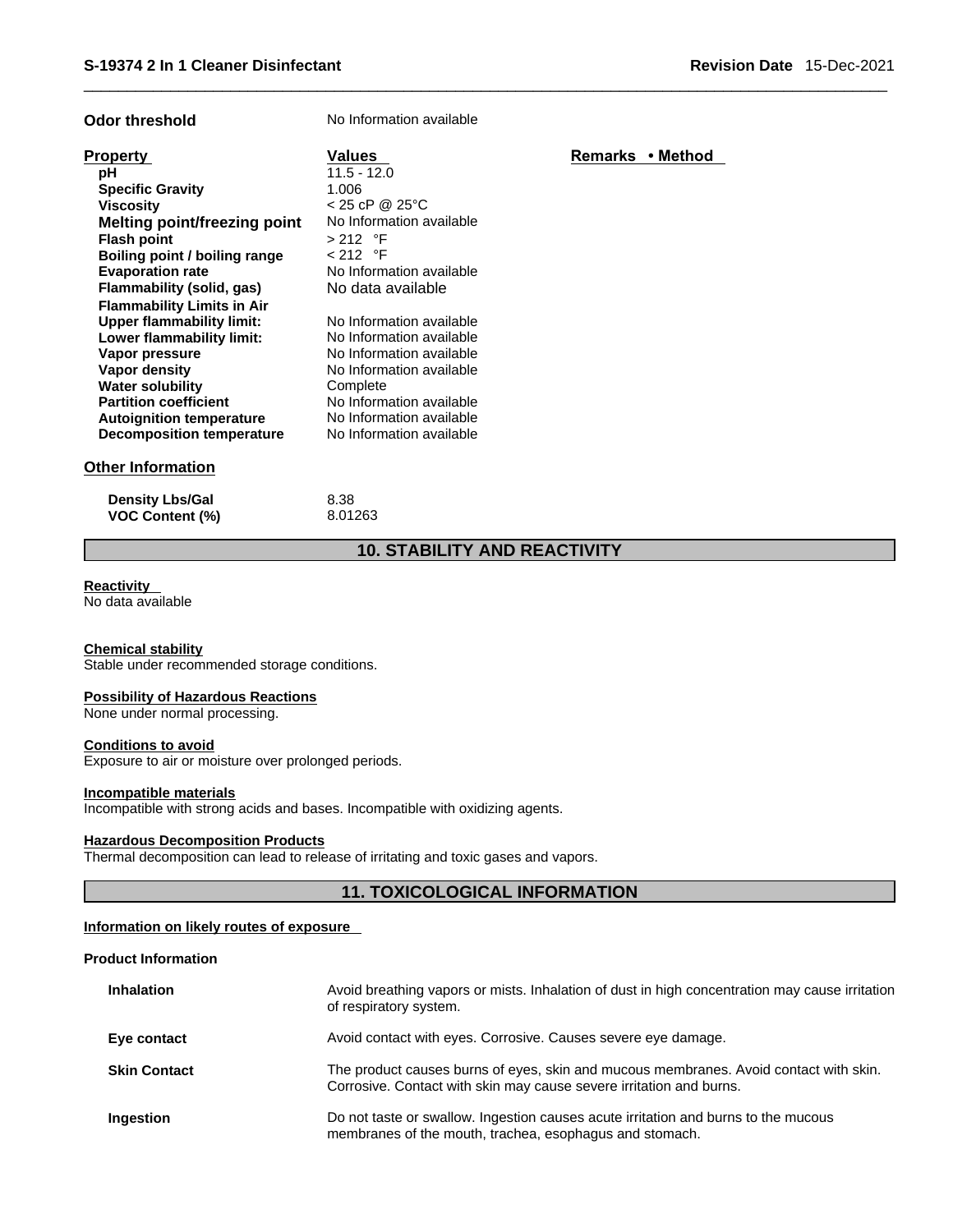| <b>Chemical Name</b>                                            | Oral LD50                    | Dermal LD50             | <b>Inhalation LC50</b> |
|-----------------------------------------------------------------|------------------------------|-------------------------|------------------------|
| 2-(2-butoxyethoxy) ethanol<br>112-34-5                          | $= 5660$ mg/kg (Rat)         | $= 2700$ mg/kg (Rabbit) |                        |
| <b>Tetrasodium EDTA</b><br>64-02-8                              | $= 1658 \text{ mg/kg}$ (Rat) |                         |                        |
| Alkyl dimethyl ethylbenzyl<br>lammonium chloride<br>85409-23-0  | $= 250$ mg/kg (Rat)          | $=$ 3400 mg/kg (Rabbit) | $= 86$ mg/L (Rat) 4 h  |
| Alkyl dimethyl benzyl ammonium<br><b>chloride</b><br>68391-01-5 | $= 500$ mg/kg (Rat)          | $>$ 2000 mg/kg (Rabbit) |                        |

### **Information on toxicological effects**

| <b>Symptoms</b>                                      | No Information available.                                                                                                                                                                                                                                                                                                                                                                                                                                                                                                       |
|------------------------------------------------------|---------------------------------------------------------------------------------------------------------------------------------------------------------------------------------------------------------------------------------------------------------------------------------------------------------------------------------------------------------------------------------------------------------------------------------------------------------------------------------------------------------------------------------|
|                                                      | Delayed and immediate effects as well as chronic effects from short and long-term exposure                                                                                                                                                                                                                                                                                                                                                                                                                                      |
| <b>Corrosivity</b>                                   | Causes burns. Extremely corrosive and destructive to tissue. Risk of serious damage to<br>eyes.                                                                                                                                                                                                                                                                                                                                                                                                                                 |
| <b>Sensitization</b>                                 | No Information available.                                                                                                                                                                                                                                                                                                                                                                                                                                                                                                       |
| Germ cell mutagenicity                               | No Information available.                                                                                                                                                                                                                                                                                                                                                                                                                                                                                                       |
| <b>Carcinogenicity</b>                               | Ethanol has been shown to be carcinogenic in long-term studies only when consumed as<br>alcoholic beverage.                                                                                                                                                                                                                                                                                                                                                                                                                     |
| <b>Reproductive toxicity</b>                         | No Information available.                                                                                                                                                                                                                                                                                                                                                                                                                                                                                                       |
| <b>STOT - single exposure</b>                        | No Information available.                                                                                                                                                                                                                                                                                                                                                                                                                                                                                                       |
| <b>STOT - repeated exposure</b>                      | No Information available.                                                                                                                                                                                                                                                                                                                                                                                                                                                                                                       |
| <b>Chronic toxicity</b>                              | Chronic exposure to corrosive fumes/gases may cause erosion of the teeth followed by jaw<br>necrosis. Bronchial irritation with chronic cough and frequent attacks of pneumonia are<br>common. Gastrointestinal disturbances may also be seen. Ethanol has been shown to be<br>a reproductive toxin only when consumed as an alcoholic beverage. Ethanol has been<br>shown to be carcinogenic in long-term studies only when consumed as alcoholic beverage.<br>Avoid repeated exposure. Possible risk of irreversible effects. |
| <b>Aspiration hazard</b>                             | No Information available.                                                                                                                                                                                                                                                                                                                                                                                                                                                                                                       |
| Numerical measures of toxicity - Product Information |                                                                                                                                                                                                                                                                                                                                                                                                                                                                                                                                 |
| <b>Unknown Acute Toxicity</b>                        | 0.088825 % of the mixture consists of ingredient(s) of unknown toxicity                                                                                                                                                                                                                                                                                                                                                                                                                                                         |
| <b>ATEmix (oral)</b><br><b>ATEmix (dermal)</b>       | The following values are calculated based on chapter 3.1 of the GHS document.<br>21,289.20<br>26,427.70                                                                                                                                                                                                                                                                                                                                                                                                                         |

# **12. ECOLOGICAL INFORMATION**

# **Ecotoxicity**

0.08882% of the mixture consists of components(s) of unknown hazards to the aquatic environment

| <b>Chemical Name</b>           | Algae/aquatic plants   | <b>Fish</b>                        | Crustacea                    |
|--------------------------------|------------------------|------------------------------------|------------------------------|
| 2-(2-butoxyethoxy)ethanol      | 100: 96 h Desmodesmus  | 1300: 96 h Lepomis macrochirus     | 100: 48 h Daphnia magna mg/L |
| 112-34-5                       | subspicatus mg/L EC50  | mg/L LC50 static                   | EC50                         |
| Tetrasodium EDTA               | 1.01: 72 h Desmodesmus | 41: 96 h Lepomis macrochirus mg/L  |                              |
| 64-02-8                        | subspicatus mg/L EC50  | LC50 static                        |                              |
|                                |                        | 59.8: 96 h Pimephales promelas     |                              |
|                                |                        | mg/L LC50 static                   |                              |
| Sodium Metasilicate            |                        | 210: 96 h Brachydanio rerio mg/L   | 216: 96 h Daphnia magna mg/L |
| 6834-92-0                      |                        | LC50 semi-static                   | EC <sub>50</sub>             |
|                                |                        | 210: 96 h Brachydanio rerio mg/L   |                              |
|                                |                        | LC50                               |                              |
| Alkyl dimethyl benzyl ammonium |                        | 0.223 - 0.46: 96 h Lepomis         |                              |
| chloride                       |                        | macrochirus mg/L LC50 static       |                              |
| 68391-01-5                     |                        | 0.823 - 1.61: 96 h Oncorhynchus    |                              |
|                                |                        | mykiss mg/L LC50 static            |                              |
|                                |                        | 1.3: 96 h Poecilia reticulata mg/L |                              |
|                                |                        | LC50 semi-static                   |                              |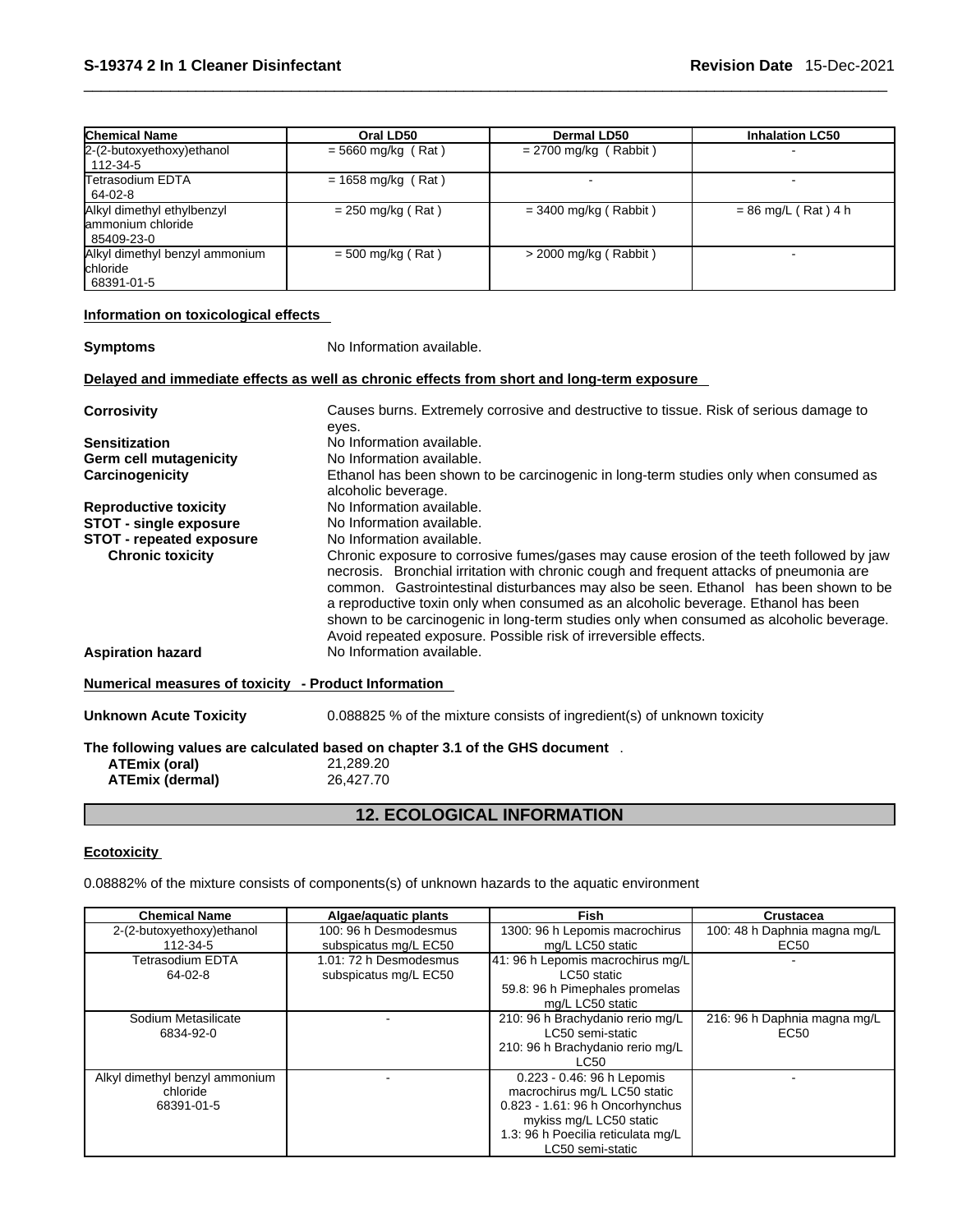|                                          | 2.4: 96 h Oryzias latipes mg/L LC50<br>semi-static                                                                                                                                                                                                                                                                                                                                                                                                                                                                                                                                                                                        |
|------------------------------------------|-------------------------------------------------------------------------------------------------------------------------------------------------------------------------------------------------------------------------------------------------------------------------------------------------------------------------------------------------------------------------------------------------------------------------------------------------------------------------------------------------------------------------------------------------------------------------------------------------------------------------------------------|
| Ethanol<br>64-17-5                       | 12.0 - 16.0: 96 h Oncorhynchus<br>9268 - 14221: 48 h Daphnia magna<br>mg/L LC50<br>mykiss mL/L LC50 static<br>2: 48 h Daphnia magna mg/L EC50<br>13400 - 15100: 96 h Pimephales<br>promelas mg/L LC50 flow-through<br><b>Static</b><br>100: 96 h Pimephales promelas                                                                                                                                                                                                                                                                                                                                                                      |
| Trisodium nitrilotriacetate<br>5064-31-3 | mg/L LC50 static<br>175 - 225: 96 h Lepomis<br>560 - 1000: 48 h Daphnia magna<br>macrochirus mg/L LC50 static<br>mg/L LC50<br>560 - 1000: 96 h Oryzias latipes<br>mg/L LC50<br>560 - 1000: 96 h Oryzias latipes<br>mg/L LC50 semi-static<br>560 - 1000: 96 h Poecilia reticulata<br>mg/L LC50<br>560 - 1000: 96 h Poecilia reticulata<br>mg/L LC50 semi-static<br>72 - 133: 96 h Oncorhynchus<br>mykiss mg/L LC50 static<br>93 - 170: 96 h Pimephales promelas<br>mg/L LC50 flow-through<br>114: 96 h Pimephales promelas<br>mg/L LC50<br>252: 96 h Lepomis macrochirus<br>mg/L LC50<br>470: 96 h Pimephales promelas<br>mg/L LC50 static |
| Sodium Hydroxide<br>1310-73-2            | 45.4: 96 h Oncorhynchus mykiss<br>mg/L LC50 static                                                                                                                                                                                                                                                                                                                                                                                                                                                                                                                                                                                        |

#### **Persistence and degradability**

No Information available.

#### **Bioaccumulation**

No Information available.

**Other adverse effects** This product is toxic to fish.

# **13. DISPOSAL CONSIDERATIONS**

#### **Waste treatment methods**

**Disposal of wastes** Pesticide wastes are acutely hazardous. Improper disposal of excess pesticide, spray mixture, or rinsate is a violation of Federal Law. If these wastes can not be disposed of by use according to label instructions, contact your State Pesticide or Environmental Control Agency, or the Hazardous Waste representative at the nearest EPA Regional Office for guidance. **Contaminated packaging** Empty containers should be taken to an approved waste handling site for recycling or disposal. Since emptied containers may retain product residue, follow label warnings even after container is emptied.

This product contains one or more substances that are listed with the State of California as a hazardous waste.

# **14. TRANSPORT INFORMATION**

The basic description below is specific to the container size. This information is provided for at a glance DOT information. Please refer to the container and/or shipping papers for the appropriate shipping description before tendering this material for shipment. For additional information, please contact the distributor listed in section 1 of this SDS.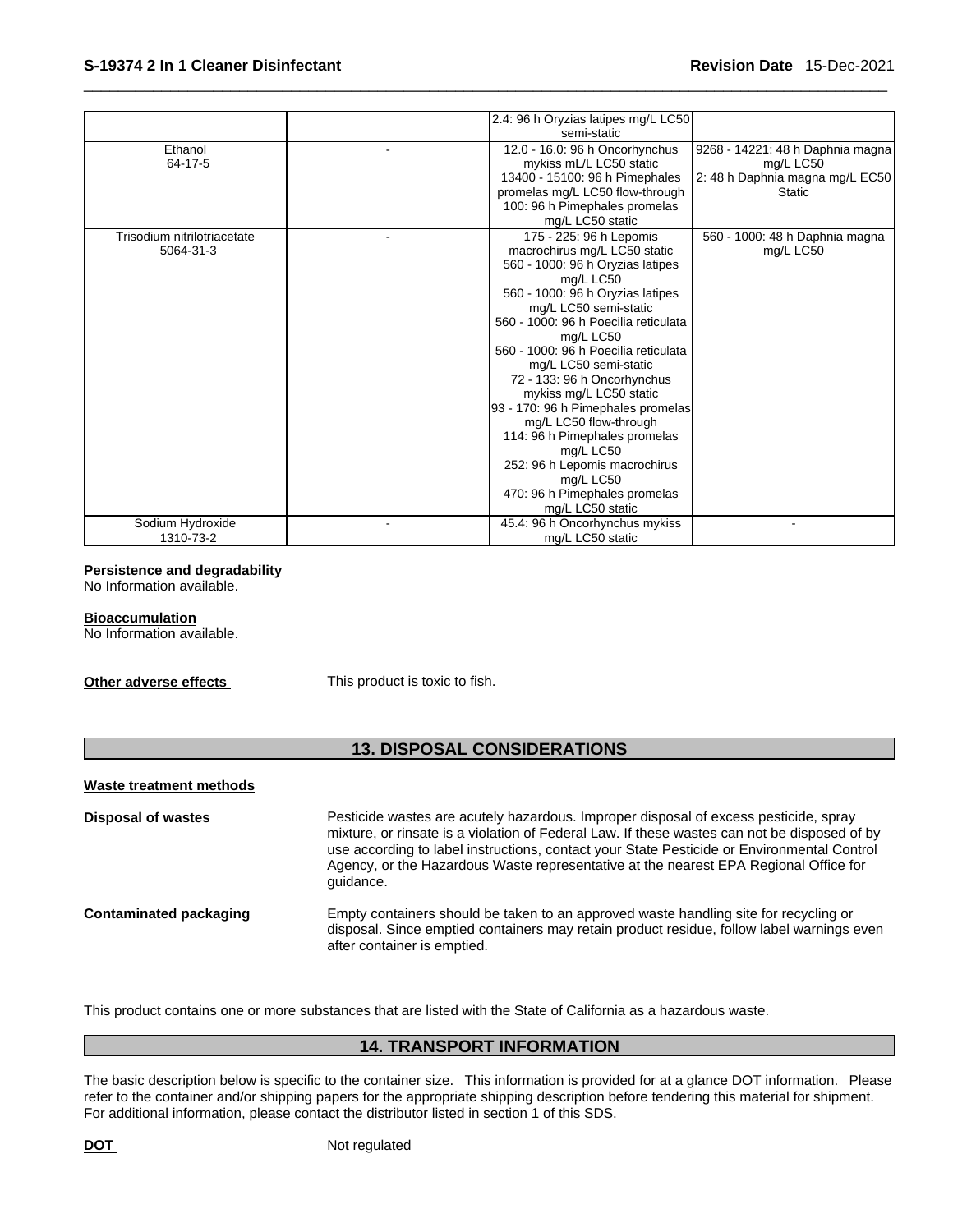**TDG** Not regulated

# **15. REGULATORY INFORMATION**

#### **8.0 % VOC content is CARB EXEMPT as LVP.**

| <b>International Inventories</b> |          |
|----------------------------------|----------|
| <b>TSCA</b>                      | Complies |
| <b>DSL/NDSL</b>                  | Complies |

#### **Legend:**

**TSCA** - United States Toxic Substances Control Act Section 8(b) Inventory **DSL/NDSL** - Canadian Domestic Substances List/Non-Domestic Substances List

### **US Federal Regulations**

#### **SARA 313**

Section 313 of Title III of the Superfund Amendments and Reauthorization Act of 1986 (SARA). This product contains a chemical or chemicals which are subject to the reporting requirements of the Act and Title 40 of the Code of Federal Regulations, Part 372

| <b>Chemical Name</b>                  | SARA 313 - Threshold Values % |
|---------------------------------------|-------------------------------|
| 2-(2-butoxyethoxy) ethanol - 112-34-5 | 1.0                           |
| <b>SARA 311/312 Hazard Categories</b> |                               |
| Acute health hazard                   | Yes                           |
| <b>Chronic Health Hazard</b>          | Yes                           |
| Fire hazard                           | No.                           |
| Sudden release of pressure hazard     | No.                           |
| <b>Reactive Hazard</b>                | No                            |

#### **CWA** (Clean Water Act)

This product does not contain any substances regulated as pollutants pursuant to the Clean Water Act (40 CFR 122.21 and 40 CFR 122.42)

# **CERCLA**

This material, as supplied, does not contain any substances regulated as hazardous substances under the Comprehensive Environmental Response Compensation and Liability Act (CERCLA) (40 CFR 302) or the Superfund Amendments and Reauthorization Act (SARA) (40 CFR 355). There may be specific reporting requirements at the local, regional, or state level pertaining to releases of this material

#### **US State Regulations**

#### **California Proposition 65**

WARNING: This product can expose you to chemicals including Ethylene Oxide, which is known to the state of California to cause cancer, or birth defects or other reproduction harm. For More Information go to www.P65Warnings.ca.gov.

#### **U.S. State Right-to-Know Regulations**

| <b>Chemical Name</b>                                                                                                                                                                                                                                                                                                                                                                                                                                                                       | <b>New Jersey</b> | <b>Massachusetts</b> | Pennsylvania |
|--------------------------------------------------------------------------------------------------------------------------------------------------------------------------------------------------------------------------------------------------------------------------------------------------------------------------------------------------------------------------------------------------------------------------------------------------------------------------------------------|-------------------|----------------------|--------------|
| 2-(2-butoxyethoxy)ethanol<br>112-34-5                                                                                                                                                                                                                                                                                                                                                                                                                                                      |                   |                      |              |
| Ethanol<br>64-17-5                                                                                                                                                                                                                                                                                                                                                                                                                                                                         |                   |                      |              |
| Sodium Hydroxide<br>1310-73-2                                                                                                                                                                                                                                                                                                                                                                                                                                                              |                   |                      |              |
| Trisodium nitrilotriacetate<br>5064-31-3                                                                                                                                                                                                                                                                                                                                                                                                                                                   |                   |                      |              |
| $\blacksquare$ $\blacksquare$ $\blacksquare$ $\blacksquare$ $\blacksquare$ $\blacksquare$ $\blacksquare$ $\blacksquare$ $\blacksquare$ $\blacksquare$ $\blacksquare$ $\blacksquare$ $\blacksquare$ $\blacksquare$ $\blacksquare$ $\blacksquare$ $\blacksquare$ $\blacksquare$ $\blacksquare$ $\blacksquare$ $\blacksquare$ $\blacksquare$ $\blacksquare$ $\blacksquare$ $\blacksquare$ $\blacksquare$ $\blacksquare$ $\blacksquare$ $\blacksquare$ $\blacksquare$ $\blacksquare$ $\blacks$ |                   |                      |              |

#### **U.S. EPA Label Information**

**EPA Pesticide Registration Number** 1839-83-89809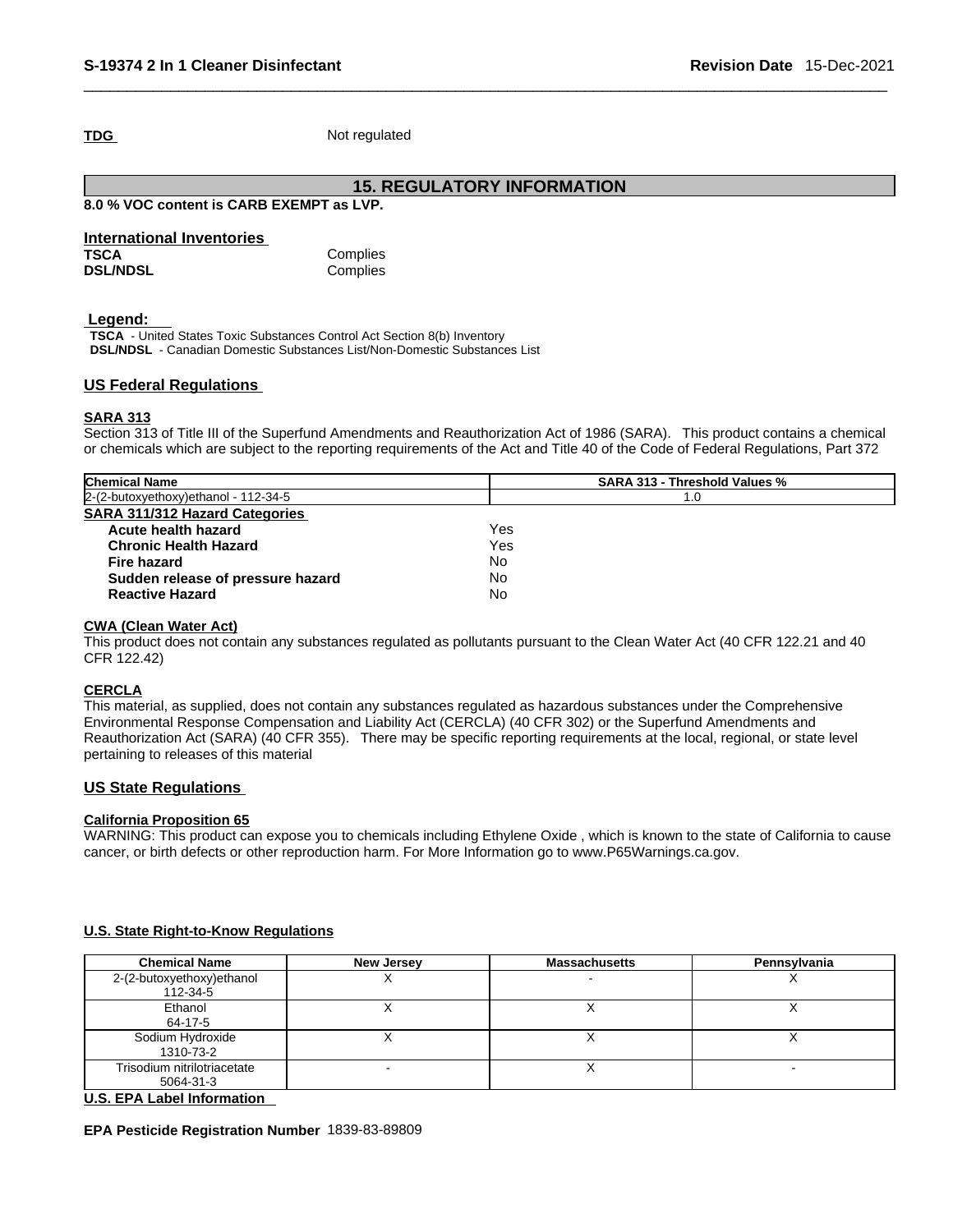#### **EPA Statement**

This chemical is a pesticide product registered by the Environmental Protection Agency and is subject to certain labeling requirements under federal pesticide law. These requirements differ from the classification criteria and hazard information required for safety data sheets, and for workplace labels of non-pesticide chemicals. See the productlabel for the FIFRA hazard information as required on the pesticide label.

| <b>16. OTHER INFORMATION</b> |                         |                       |                           |                                                   |
|------------------------------|-------------------------|-----------------------|---------------------------|---------------------------------------------------|
| <b>NFPA</b>                  | <b>Health hazards</b> 3 | <b>Flammability</b> 0 | Instability 0             | <b>Physical and Chemical</b><br><b>Properties</b> |
| <b>HMIS</b>                  | <b>Health hazards</b> 3 | <b>Flammability</b> 0 | <b>Physical hazards</b> 0 | <b>Personal protection</b> B                      |
| <b>Issue Date</b>            | 15-Dec-2021             |                       |                           |                                                   |
| <b>Revision Date</b>         | 15-Dec-2021             |                       |                           |                                                   |
| <b>Revision Note</b>         |                         |                       |                           |                                                   |
| No Information available     |                         |                       |                           |                                                   |

**Disclaimer**

The information provided in this Safety Data Sheet is correct to the best of our knowledge, information and belief at the date of its publication. The information given is designed only as a guidance for safe handling, use, processing, storage, transportation, disposal and release and is not to be considered a warranty or quality specification. The information relates only to the specific material designated and may not be valid for such material used in combination with any other **materials or in any process,unless specified in the text.**

**End of Safety Data Sheet**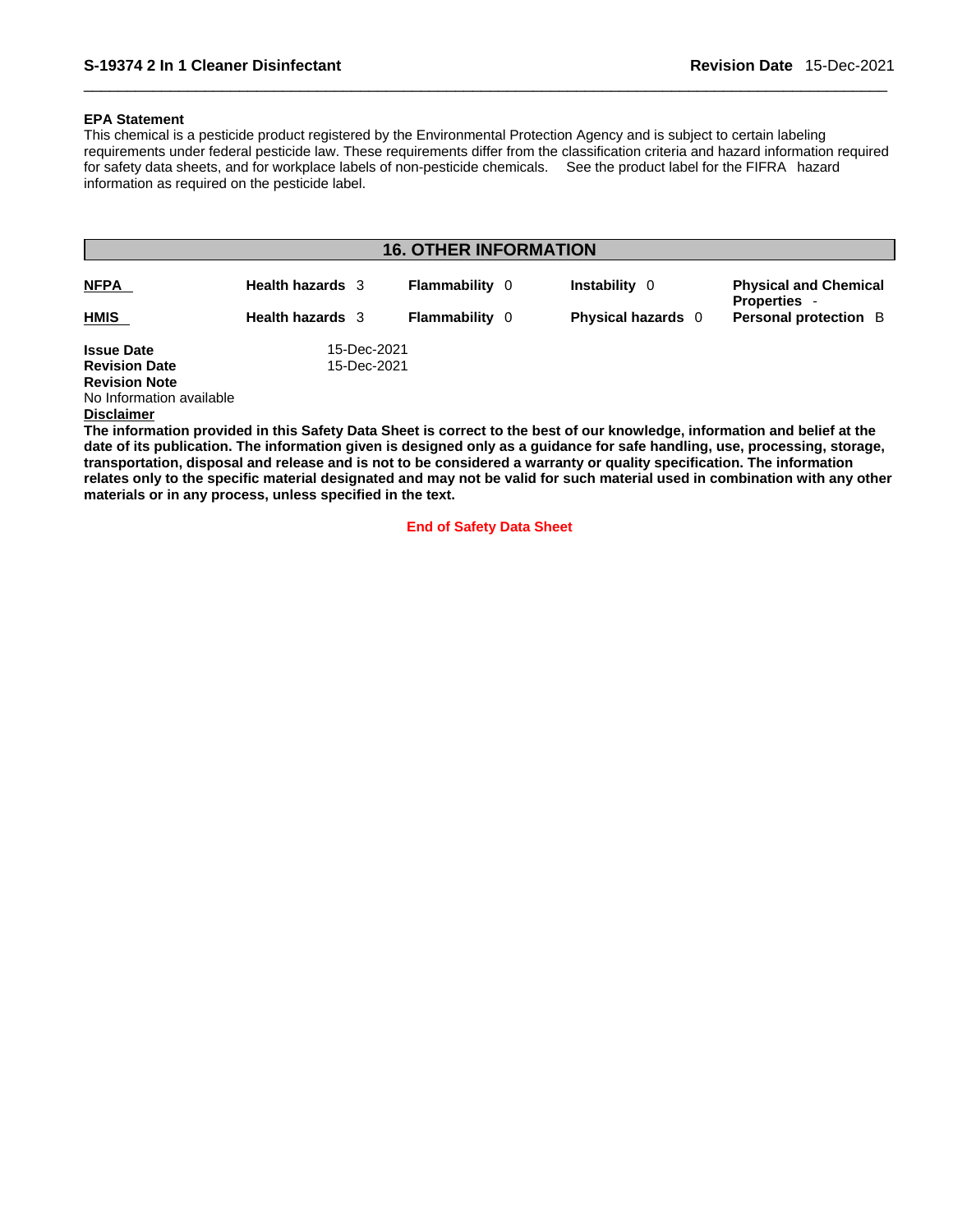

**LA HOJA DE DATOS DE SEGURIDAD** 

**Fecha de emisión** 15-dic.-2021 **Fecha de revisión** 15-dic.-2021 **Versión** 1

# **1. IDENTIFICACIÓN DE LA SUSTANCIA QUÍMICA PELIGROSA O MEZCLA Y DEL PROVEEDOR O FABRICANTE**

| Identificador del producto<br>Nombre del producto                         | 2 In 1 Cleaner Disinfectant                              |
|---------------------------------------------------------------------------|----------------------------------------------------------|
| Otros medios de identificación<br>Código del producto<br><b>Sinónimos</b> | S-19374<br>Ninguno(a)                                    |
| Datos del proveedor o fabricante<br>Nombre de la empresa                  | ULINE<br>12575 Uline Drive<br>Pleasant Prairie, WI 53158 |

(800) 295-5510 http://www.uline.com/

**Número de teléfono en caso de emergencia Teléfono** de emergencia

# **2. IDENTIFICACIÓN DE LOS PELIGROS**

#### **Clasificación**

#### **Categoría de peligro de OSHA**

La Norma de Comunicación de Riesgos de OSHA de 2012 (29 CFR 1910.1200) considera peligrosa esta sustancia química

| ∽                                                                                        | ı                             |
|------------------------------------------------------------------------------------------|-------------------------------|
| :osión/irritación                                                                        | anone* •                      |
| cutanea                                                                                  | ייר                           |
| Corrosion                                                                                | valo                          |
| araves/irr<br>ocular<br>$-1.4 - 1.4 - 1.4$<br>⊶esi …<br>oculares<br>ones<br>ion<br>тнас. | ı<br>`ooria<br>הידרי<br>lualt |

**Elementos de la etiqueta del SGA**

**Información general de emergencia**

# **Peligro**

**Indicaciones de peligro** Provoca graves quemaduras en la piel y lesiones oculares



**Aspecto** Transparente **Estado físico** Líquido

 $\_$  ,  $\_$  ,  $\_$  ,  $\_$  ,  $\_$  ,  $\_$  ,  $\_$  ,  $\_$  ,  $\_$  ,  $\_$  ,  $\_$  ,  $\_$  ,  $\_$  ,  $\_$  ,  $\_$  ,  $\_$  ,  $\_$  ,  $\_$  ,  $\_$  ,  $\_$  ,  $\_$  ,  $\_$  ,  $\_$  ,  $\_$  ,  $\_$  ,  $\_$  ,  $\_$  ,  $\_$  ,  $\_$  ,  $\_$  ,  $\_$  ,  $\_$  ,  $\_$  ,  $\_$  ,  $\_$  ,  $\_$  ,  $\_$  ,

**Olor** Cítrico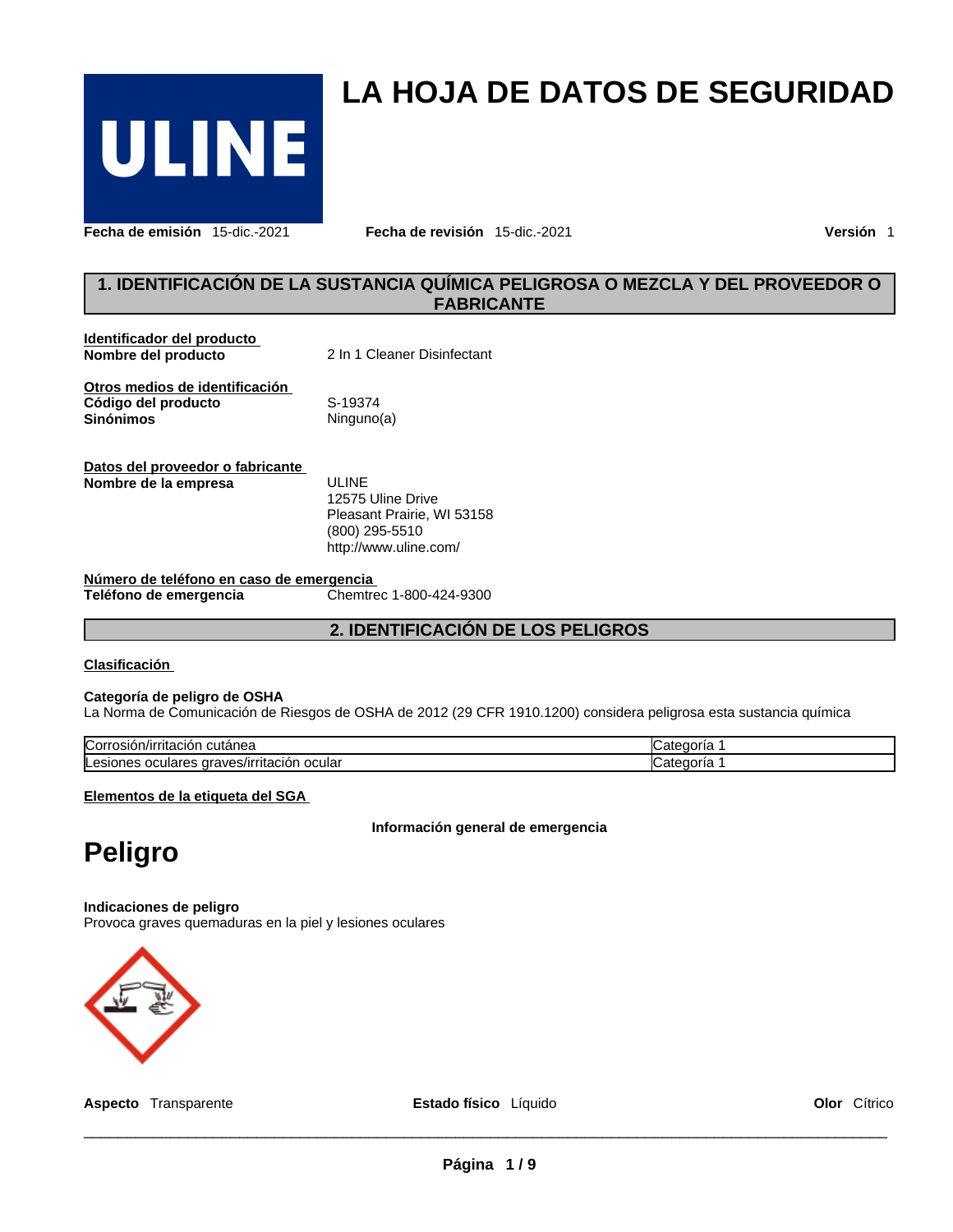#### **Consejos de prudencia - Prevención**

No respirar polvos / humos / gases / nieblas / vapores / aerosoles Lavarse la cara, las manos y la piel cuidadosamente después de la manipulación Usar guantes / ropa de protección / equipo de protección para la cara / los ojos

#### **Consejos de prudencia - Respuesta**

Tratamiento específico (véase la sección 4 de la SDS)

En caso de contacto con los ojos: Enjuagar con agua cuidadosamente durante varios minutos. Quitar los lentes de contacto,

cuando estén presentes y pueda hacerse con facilidad. Proseguir con el lavado

Llamar inmediatamente a un centro de toxicología o médico

En caso de contacto con la piel (o el pelo), quitar inmediatamente toda la ropa contaminada. Enjuagar la piel con agua o ducharse Lavar la ropa contaminada antes de volverla a usar

En caso de inhalación: Mover persona al aire fresco. Si la persona no está respirando, llame al 911 o a una ambulancia, luego dar respiración artificial, preferentemente de boca a boca, si es posible. Llame a un centro de control de envenenamientos o el médico para el tratamiento ulterior asesoramiento,

En caso de ingestión: Tener una persona beber un vaso de agua si capaz de tragar. No se debe inducir el vómito a menos que así lo indique el centro de control de envenenamientos. No administre nada por la boca a una persona inconsciente. Llame a un centro de control de envenenamientos o el médico inmediatamente para consejos de tratamiento.

#### **Consejos de prudencia - Almacenamiento**

Store in a dry place no lower in temperature than 50°F or higher than 120°F.

#### **Consejos de prudencia - Eliminación**

Eliminar el contenido/el recipientes en una planta de tratamiento de residuos aprobada

#### **Peligros no clasificados en otra parte (Peligros n.e.p.)**

**Otras informaciones** 

• Tóxico para los organismos acuáticos, con efectos nocivos duraderos

• Tóxico para los organismos acuáticos

Toxicidad aguda desconocida El 0.088825 por ciento de la mezcla consiste en ingrediente(s) de toxicidad desconocida

# **3. COMPOSICIÓN/INFORMACIÓN SOBRE LOS COMPONENTES**

| Nombre de la sustancia                       | Número CAS | $%$ en peso | Secreto industrial |
|----------------------------------------------|------------|-------------|--------------------|
| 2-(2-butoxyethoxy)ethanol                    | 112-34-5   | $5 - 10$    |                    |
| Tetrasodium EDTA                             | 64-02-8    | -5          |                    |
| Alkyl dimethyl ethylbenzyl ammonium chloride | 85409-23-0 |             |                    |
| Alkyl dimethyl benzyl ammonium chloride      | 68391-01-5 |             |                    |

\*El porcentaje exacto (concentración) de la composición se mantiene como secreto comercial.

# **4. PRIMEROS AUXILIOS**

| <b>Primeros auxilios</b> |                                                                                                                                                                                                                                                                                                                          |
|--------------------------|--------------------------------------------------------------------------------------------------------------------------------------------------------------------------------------------------------------------------------------------------------------------------------------------------------------------------|
| Consejo general          | Se requiere atención médica inmediata. Tener el producto en la etiqueta o el envase con<br>usted cuando llame a un centro de control de envenenamientos o un médico, o ir para<br>recibir tratamiento.                                                                                                                   |
| Contacto con la piel     | Lavar inmediatamente mediante con abundante agua y jabón, y quítese toda la ropa y<br>calzado contaminados.                                                                                                                                                                                                              |
| Contacto con los ojos    | No frotar el lugar afectado. Enjuagar inmediatamente con abundante agua, incluyendo<br>debajo de los párpados, durante un mínimo de 15 minutos. Quitar los lentes de contacto,<br>cuando estén presentes y pueda hacerse con facilidad. Proseguir con el lavado. Mantener<br>los ojos bien abiertos durante el enjuague. |
| Inhalación               | Trasladar al aire libre. Si no respira, aplicar respiración artificial. Si respira con dificultad,<br>administrar oxígeno. Consultar inmediatamente a un médico o a un Centro de Toxicología.                                                                                                                            |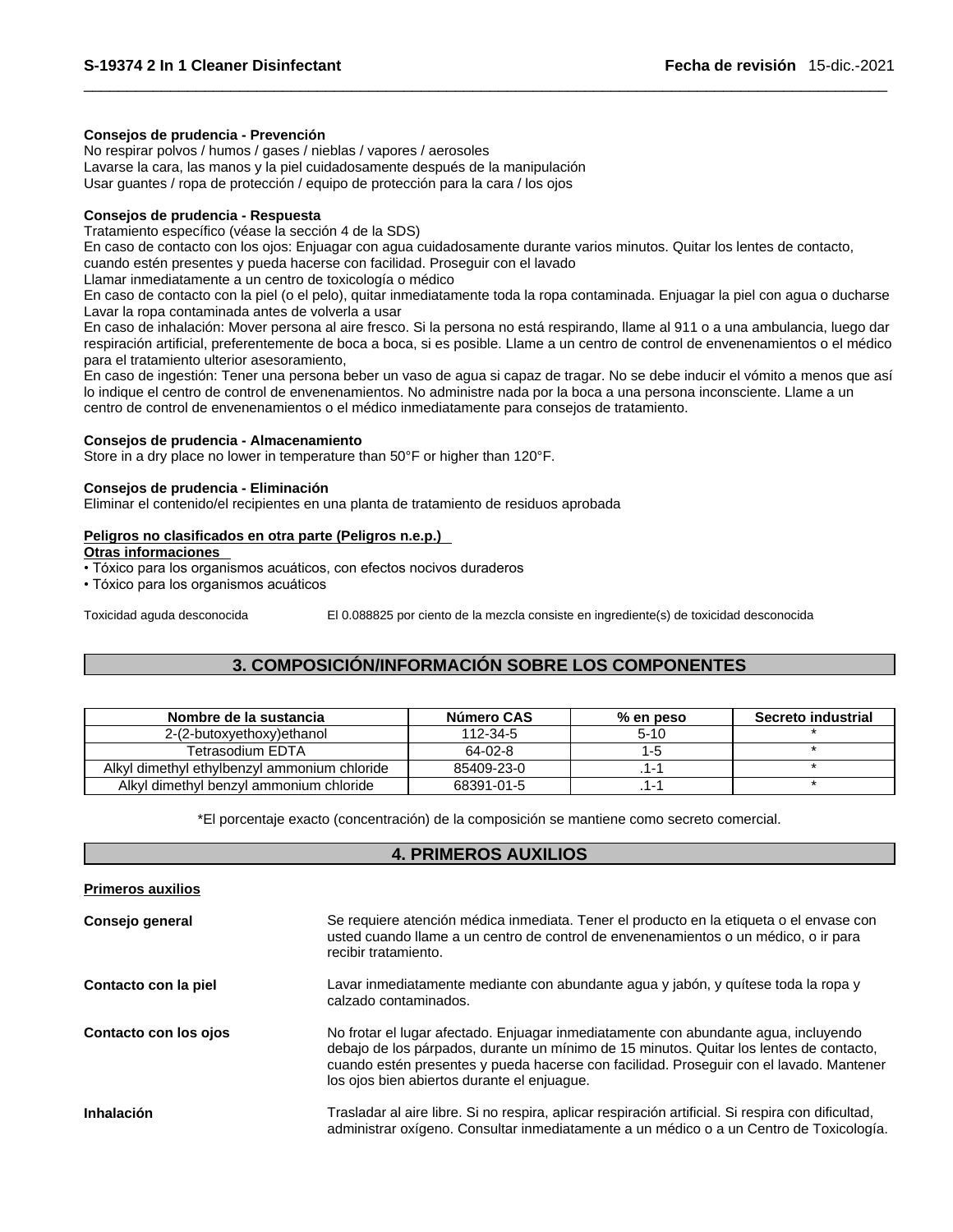**Ingestión** Retirarse de la exposición, recostarse. Enjuagarse la boca. Beber abundante agua. No provocar el vómito. No administrar nada por la boca a una persona inconsciente. Consultar inmediatamente a un médico o a un Centro de Toxicología.

**Medidas de protección para el personal que dispensa los primeros** los ojos o la ropa. **auxilios**  Utilizar un equipo de protección individual según corresponda. Evitar el contacto con la piel,

#### **Principales síntomas y efectos, agudos y retardados**

**Síntomas** Cualquier otros síntomas importantes y efectos se describen en la sección 11: información sobre la toxicidad.

#### **Indicación de la necesidad de recibir atención médica inmediata y, en su caso, de tratamiento especial**

**Información para el médico** El producto es un material corrosivo. Está contraindicado el uso de lavado gástrico o vómito. Se debe investigar la posible perforación del estómago o del esófago. No administrar antídotos químicos. Puede ocurrir asfixia por edema de glotis. Se puede presentar un descenso marcado de la presión arterial con estertores húmedos, esputo espumoso y presión elevada del pulso. Aplicar un tratamiento sintomático.

### **5. MEDIDAS CONTRA INCENDIOS**

#### **Medios de extinción apropiados**

Utilizar medidas de extinción adecuadas para las circunstancias locales y el medio ambiente.

| Medios de extinción no | PRECAUCIÓN: El uso de rocío de agua cuando lucha contra el fuego puede no ser |
|------------------------|-------------------------------------------------------------------------------|
| apropiados             | eficiente.                                                                    |

#### **Peligros específicos del producto químico**

El producto causa quemaduras en los ojos, la piely las membranas mucosas. La descomposición térmica puede provocar la liberación de gases y vapores irritantes y tóxicos. En caso de incendio o explosión, no respirar los gases.

| Datos de explosión           |             |
|------------------------------|-------------|
| Sensibilidad al impacto      | Ninguno(a). |
| mecánico                     |             |
| Sensibilidad a las descargas | Ninguno(a). |
| estáticas                    |             |

#### **Equipo de protección y precauciones para las personas que combaten incendios**

Como en cualquier incendio, utilizar un equipo de respiración autónomo con demanda de presión, MSHA/NIOSH (aprobado o equivalente) y ropa de protección total.

# **6. MEDIDAS QUE DEBEN TOMARSE EN CASO DE DERRAME ACCIDENTAL O FUGA ACCIDENTAL**

#### **Precauciones personales, equipos de protección y procedimientos de emergencia**

**Precauciones personales** Evacuar al personal hacia áreas seguras. Mantener a las personas alejadas y contra el viento en caso de derrames o fugas. Asegúrese de que la ventilación sea adecuada, en especial en áreas confinadas. No tocar los contenedores dañados ni el material derramado, a menos que esté usando la ropa de protección adecuada. Notificar a las autoridades locales si es imposible contenerderrames importantes. Utilizar la protección personal recomendada en la Sección 8.

#### **Precauciones relativas al medio ambiente**

**Precauciones relativas al medio ambiente** No descarga effuent conteniendo este producto en lagos, arroyos, lagunas, estuarios, océanos u otros agua salvo en conformidad con los requisitos de un sistema nacional de eliminación de descarga de Contaminantes (NPDES) permiso y la autorización de la autoridad ha sido notificado por escrito antes de la descarga. No descarga effuent que contiene este producto para sistemas de alcantarillado withour notificar previamente la depuradora local competente. Para orientación, conatct su junta estatal de agua o la oficina regional de la EPA.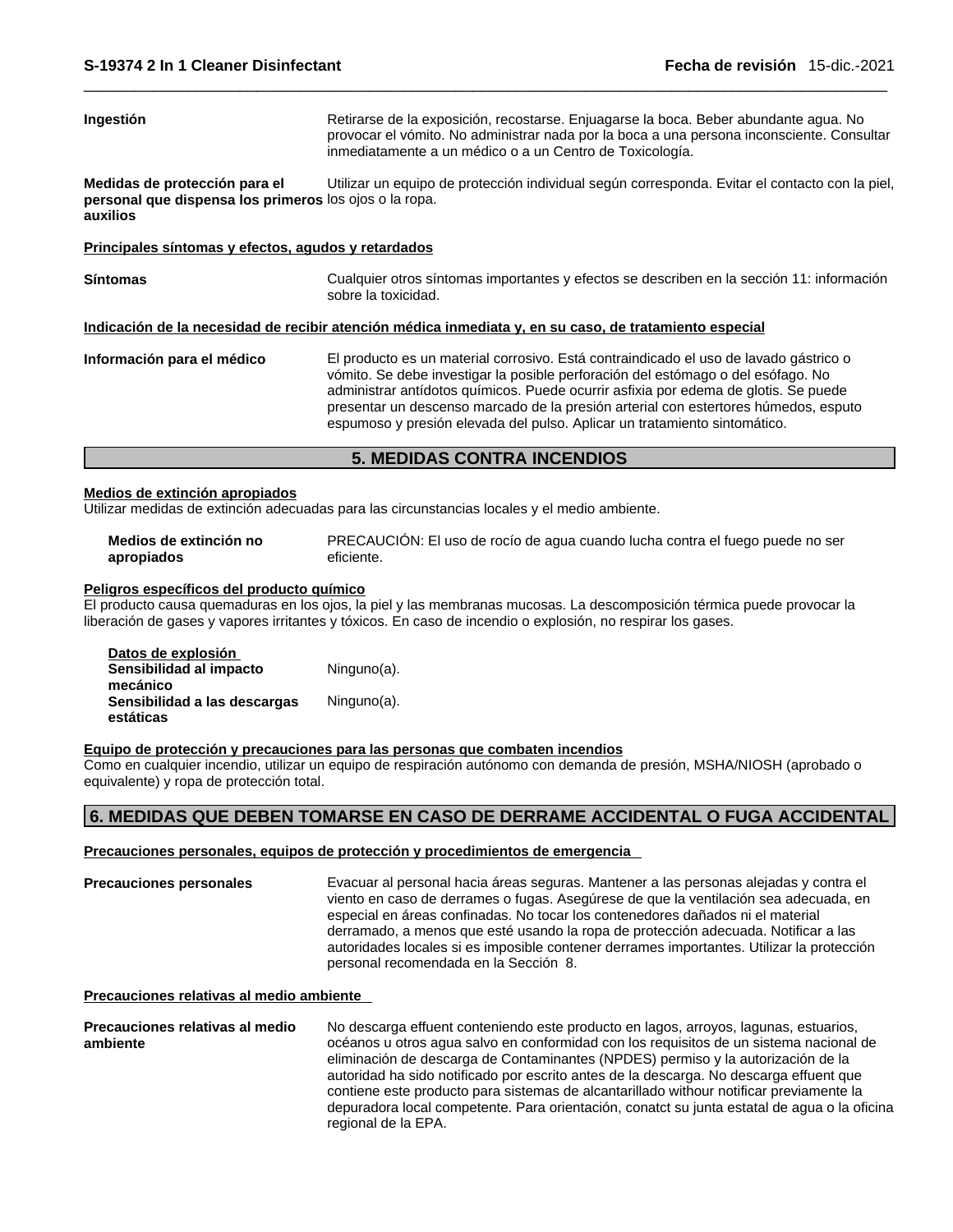#### **Métodos y materiales para la contención y limpieza de derrames o fugas**

**Métodos de contención** Evitar fugas o derrames adicionales si no hay peligro en hacerlo.**Métodos de limpieza Large Spills:** Dike or dam spill. Evitar que el producto penetre en los desagües. Cubrir el líquido derramado con arena, tierra u otro material absorbente no combustible. Absorber con material no combustible, húmedo e inerte con herramientas de limpieza que no produzcan chispas y colocar en contenedores de plástico cubiertos holgadamente para la eliminación posterior. **Small Derrames:** empapar con material absorbente inerte. Limpiar cuidadosamente la superficie para eliminar la contaminación residual.

# **7. MANEJO Y ALMACENAMIENTO**

#### **Precauciones que se deben tomar para garantizar un manejo seguro**

**Recomendaciones para la manipulación segura** Utilizar un equipo de protección individual según corresponda. Evitar el contacto con la piel, los ojos o la ropa. Asegúrese de que la ventilación sea adecuada, en especial en áreas confinadas. En caso de ventilación insuficiente, úsese equipo respiratorio adecuado. Utilizar el producto solamente con la ventilación adecuada y en sistemas cerrados. **Condiciones de almacenamiento seguro, incluida cualquier incompatibilidad Condiciones de almacenamiento** No contaminar el agua, los alimentos o los piensos por almacenamiento o disposición final. Almacenamiento de plaguicidas: Almacenar en un lugar seco no inferior a 50°F) o superiores a 120°F. Almacenar en recipiente cerrado herméticamente original. Almacene

**Materiales incompatibles** Incompatible con ácidos y bases fuertes. Incompatible con agentes oxidantes.

lejos de materiales incompatibles.

#### **8. CONTROLES DE EXPOSICIÓN/PROTECCIÓN PERSONAL**

#### **Parámetros de control**

#### **Directrices sobre exposición** .

| Nombre de la sustancia    | <b>ACGIH TLV</b>               | <b>OSHA PEL</b>                       | <b>NIOSH IDLH</b>            |
|---------------------------|--------------------------------|---------------------------------------|------------------------------|
| 2-(2-butoxyethoxy)ethanol | TWA: 10 ppm inhalable fraction |                                       |                              |
| 112-34-5                  | and vapor                      |                                       |                              |
| Ethanol                   | STEL: 1000 ppm                 | TWA: 1000 ppm                         | IDLH: 3300 ppm               |
| 64-17-5                   |                                | TWA: 1900 mg/m <sup>3</sup>           | TWA: 1000 ppm                |
|                           |                                | (vacated) TWA: 1000 ppm               | TWA: $1900 \text{ mg/m}^3$   |
|                           |                                | (vacated) TWA: 1900 mg/m <sup>3</sup> |                              |
| Sodium Hydroxide          | Ceiling: $2 \text{ mg/m}^3$    | TWA: $2 \text{ mg/m}^3$               | IDLH: $10 \text{ mg/m}^3$    |
| 1310-73-2                 |                                | (vacated) Ceiling: $2 \text{ mg/m}^3$ | Ceiling: 2 mg/m <sup>3</sup> |

*NIOSH IDLH Inmediatamente peligroso para la vida o la salud (IPVS)* 

**Otras informaciones** Límites derogados por decisión del Tribunal de Apelaciones en AFL-CIO contra OSHA, 965 F.2d 962 (11ª Cir., 1992).

#### **Controles técnicos apropiados**

**Controles de ingeniería** Duchas, Estaciones lavaojos & Sistemas de ventilación.

#### **Medidas de protección individual, tales como equipos de protección personal**

| Protección de los ojos/la cara | Utilizar lentes o gafas de seguridad con protección lateral.                                                                                                                                                                                                                                                                                                                            |
|--------------------------------|-----------------------------------------------------------------------------------------------------------------------------------------------------------------------------------------------------------------------------------------------------------------------------------------------------------------------------------------------------------------------------------------|
|                                | Protección de la piel y el cuerpo Usar ropa de protección impermeable, como botas, guantes, bata de laboratorio, delantal u<br>overol, según corresponda, para evitar el contacto con la piel.                                                                                                                                                                                          |
| Protección respiratoria        | Si se exceden los límites de exposición o se observa irritación, usar protección respiratoria<br>aprobada por NIOSH/MSHA. Es posible que se requieran respiradores con suministro de<br>aire operados mediante presión positiva en caso de altas concentraciones del<br>contaminante en el aire. La protección respiratoria debe estar en conformidad con la<br>normativa local actual. |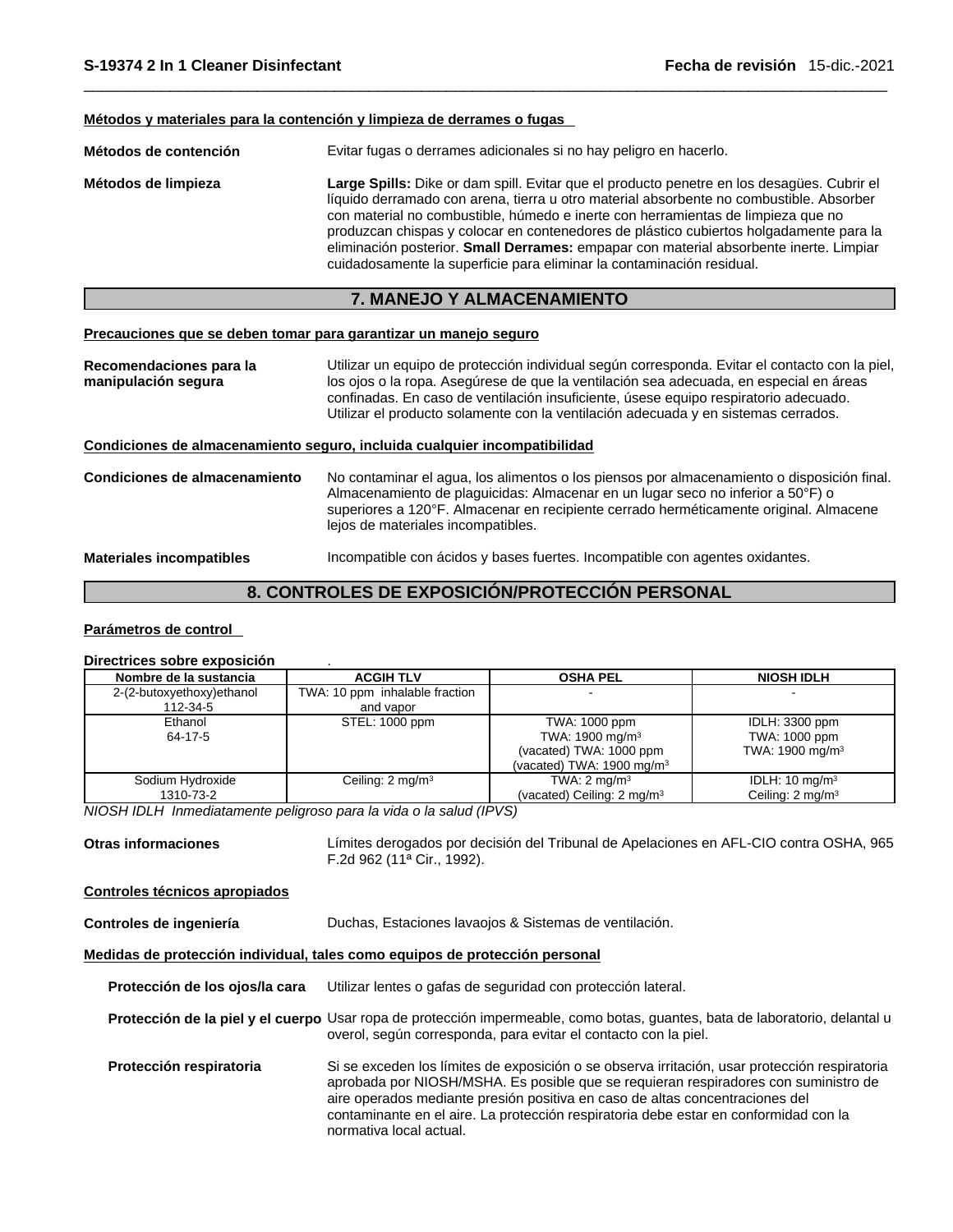**general de Higiene** Manténgase lejos de alimentos, bebidas y piensos. No comer, nibeber, ni fumar durante su utilización. La ropa de trabajo contaminada no debe salir del lugar de trabajo. Se recomienda la limpieza periódica de equipos, área y ropa de trabajo. Evitar el contacto con la piel, los ojos o la ropa. Quitar toda la ropa contaminada y lavarla antes de volverla a usar. Úsense guantes adecuados y protección para los ojos/la cara.

# **9. PROPIEDADES FÍSICAS Y QUÍMICAS**

## **Información sobre propiedades físicas y químicas básicas**

| Estado físico<br><b>Aspecto</b><br>Color<br>Olor<br>Umbral olfativo | Líquido<br>Transparente<br>Incoloro<br>Cítrico<br>No hay información disponible |                        |
|---------------------------------------------------------------------|---------------------------------------------------------------------------------|------------------------|
| <b>Propiedad</b>                                                    | Valores                                                                         | Observaciones • Método |
| рH                                                                  | $11.5 - 12.0$                                                                   |                        |
| Gravedad específica                                                 | 1.006                                                                           |                        |
| Viscosidad                                                          | $< 25$ cP @ 25°C                                                                |                        |
| Punto de fusión/punto de                                            | No hay información disponible                                                   |                        |
| congelación                                                         |                                                                                 |                        |
| Punto de inflamación                                                | $>212$ °F                                                                       |                        |
| Punto de ebullición y rango de<br>ebullición                        | $< 212$ °F                                                                      |                        |
| Tasa de evaporación                                                 | No hay información disponible                                                   |                        |
| Inflamabilidad (sólido, gas)                                        | No hay datos disponibles                                                        |                        |
| Límite de inflamabilidad en el aire                                 |                                                                                 |                        |
| Límite superior de inflamabilidad: No hay información disponible    |                                                                                 |                        |
| Límite inferior de inflamabilidad                                   | No hay información disponible                                                   |                        |
| Presión de vapor                                                    | No hay información disponible                                                   |                        |
| Densidad de vapor                                                   | No hay información disponible                                                   |                        |
| Solubilidad en agua                                                 | Completo                                                                        |                        |
| Coeficiente de reparto                                              | No hay información disponible                                                   |                        |
| Temperatura de autoinflamación                                      | No hay información disponible<br>No hay información disponible                  |                        |
| Temperatura de descomposición                                       |                                                                                 |                        |

# **Otras informaciones**

| Densidad Ibs/gal     | 8.38    |
|----------------------|---------|
| Contenido de COV (%) | 8.01263 |

**10. ESTABILIDAD Y REACTIVIDAD** 

#### **Reactividad**

No hay datos disponibles

# **Estabilidad química**

Estable en las condiciones recomendadas de almacenamiento.

# **Posibilidad de reacciones peligrosas**

Ninguno durante el procesado normal.

# **Condiciones que deben evitarse**

Exposición al aire o a la humedad durante períodos prolongados.

# **Materiales incompatibles**

Incompatible con ácidos y bases fuertes. Incompatible con agentes oxidantes.

#### **Productos de descomposición peligrosos**

La descomposición térmica puede provocar la liberación de gases y vapores irritantes y tóxicos.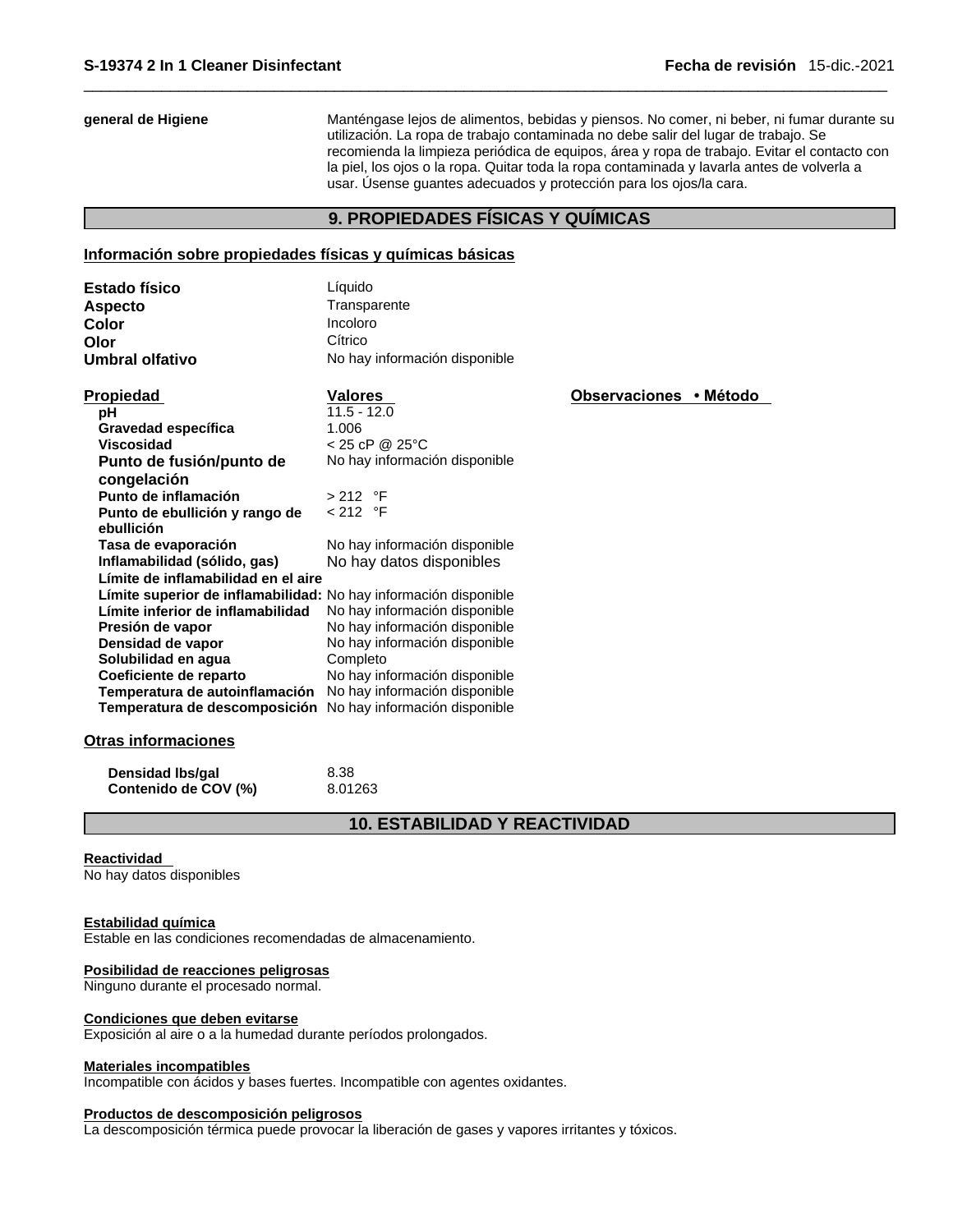# **11. INFORMACIÓN TOXICOLÓGICA**

#### **Información sobre posibles vías de exposición**

#### **Información del producto**

| <b>Inhalación</b>     | Evitar respirar vapores o nieblas. La inhalación de polvo en altas concentraciones puede<br>causar irritación respiratoria.                                                                  |
|-----------------------|----------------------------------------------------------------------------------------------------------------------------------------------------------------------------------------------|
| Contacto con los ojos | Evítese el contacto con los ojos. Corrosivo. Provoca daños graves en los ojos.                                                                                                               |
| Contacto con la piel  | El producto causa quemaduras en los ojos, la piel y las membranas mucosas. Evítese el<br>contacto con la piel. Corrosivos. Contacto con la piel mau causa irritación severa o<br>quemaduras. |
| Ingestión             | No probar ni tragar. La ingestión causa irritación aguda y quemaduras en las membranas<br>mucosas de la boca, la tráquea, el esófago y el estómago.                                          |

| Nombre de la sustancia                                          | DL50, oral           | DL50, dérmica -         | CL50, inhalación      |
|-----------------------------------------------------------------|----------------------|-------------------------|-----------------------|
| $2-(2-butoxyethoxy)ethanol$<br>112-34-5                         | $= 5660$ mg/kg (Rat) | $= 2700$ mg/kg (Rabbit) |                       |
| <b>Tetrasodium EDTA</b><br>64-02-8                              | $= 1658$ mg/kg (Rat) |                         |                       |
| Alkyl dimethyl ethylbenzyl<br>lammonium chloride<br>85409-23-0  | $= 250$ mg/kg (Rat)  | $=$ 3400 mg/kg (Rabbit) | $= 86$ mg/L (Rat) 4 h |
| Alkyl dimethyl benzyl ammonium<br><b>chloride</b><br>68391-01-5 | $=$ 500 mg/kg (Rat)  | $>$ 2000 mg/kg (Rabbit) |                       |

#### **Información sobre los efectos toxicológicos**

**Síntomas** No hay información disponible.

#### Efectos retardados e inmediatos, así como efectos crónicos producidos por una exposición a corto y largo plazo

| Corrosividad                           | Provoca quemaduras. Extremadamente corrosivo y destructivo para los tejidos. Riesgo de<br>lesiones oculares graves.                                                                                                                                                                                                                                                                                                                                                                                                                                                                                |
|----------------------------------------|----------------------------------------------------------------------------------------------------------------------------------------------------------------------------------------------------------------------------------------------------------------------------------------------------------------------------------------------------------------------------------------------------------------------------------------------------------------------------------------------------------------------------------------------------------------------------------------------------|
| Sensibilización                        | No hay información disponible.                                                                                                                                                                                                                                                                                                                                                                                                                                                                                                                                                                     |
| Mutagenicidad en células<br>germinales | No hay información disponible.                                                                                                                                                                                                                                                                                                                                                                                                                                                                                                                                                                     |
| Carcinogenicidad                       | Estudios a largo plazo han demostrado que el etanol es carcinogénico solo cuando se<br>consume como bebida alcohólica.                                                                                                                                                                                                                                                                                                                                                                                                                                                                             |
| Toxicidad para la reproducción         | No hay información disponible.                                                                                                                                                                                                                                                                                                                                                                                                                                                                                                                                                                     |
| STOT - exposición única                | No hay información disponible.                                                                                                                                                                                                                                                                                                                                                                                                                                                                                                                                                                     |
| STOT - exposición repetida             | No hay información disponible.                                                                                                                                                                                                                                                                                                                                                                                                                                                                                                                                                                     |
| <b>Toxicidad crónica</b>               | La exposición crónica a humos o gases corrosivos puede provocar la erosión de los dientes<br>seguida de necrosis de la mandíbula. La irritación bronquial con tos crónica y ataques<br>frecuentes de neumonía son comunes. También se pueden observar trastornos<br>gastrointestinales. Se ha demostrado que el etanol es una toxina reproductiva solo cuando<br>se consume como bebida alcohólica. Estudios a largo plazo han demostrado que el etanol<br>es carcinogénico solo cuando se consume como bebida alcohólica. Evitar la exposición<br>repetida. Posibilidad de efectos irreversibles. |
| Peligro de aspiración                  | No hay información disponible.                                                                                                                                                                                                                                                                                                                                                                                                                                                                                                                                                                     |
|                                        |                                                                                                                                                                                                                                                                                                                                                                                                                                                                                                                                                                                                    |

**Medidas numéricas de toxicidad - Información del producto**

**Toxicidad aguda desconocida** El 0.088825 por ciento de la mezcla consiste en ingrediente(s) de toxicidad desconocida

**Los siguientes valores se calculan en función del capítulo 3.1 del documento del SGA** . **Estimación de toxicidad aguda** 21,289.20 **de la mezcla (ETAmezcla) (oral) Estimación de toxicidad aguda** 26,427.70 **de la mezcla (ETAmezcla) (cutáneo)**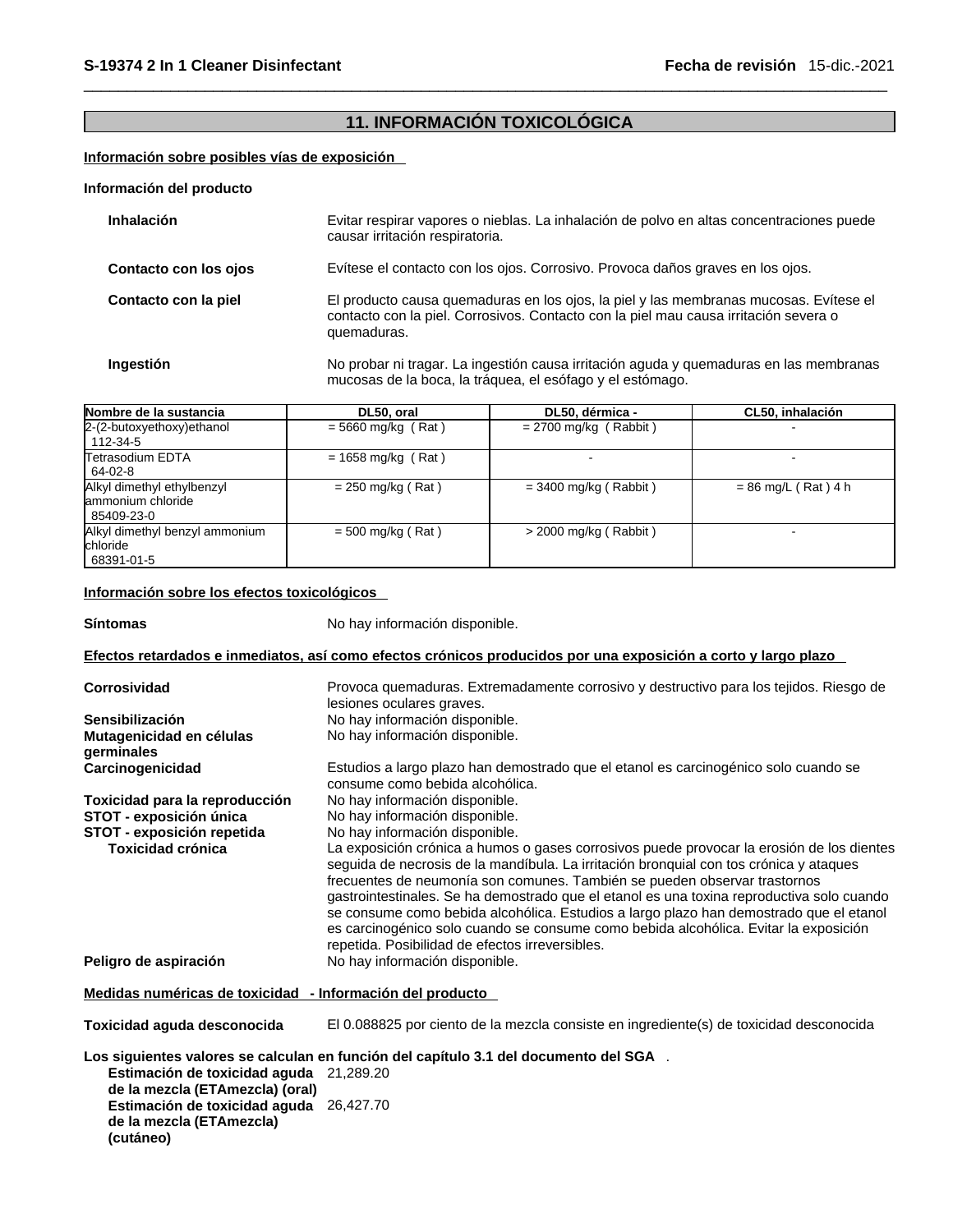# **12. INFORMACIÓN ECOTOXICOLÓGICA**

## **Ecotoxicidad**

El 0.08882% de la mezcla consiste en componentes con peligro desconocido para el medio ambiente acuático

| Nombre de la sustancia         | Algas/plantas acuáticas | <b>Peces</b>                         | <b>Crustáceos</b>                |
|--------------------------------|-------------------------|--------------------------------------|----------------------------------|
| 2-(2-butoxyethoxy)ethanol      | 100: 96 h Desmodesmus   | 1300: 96 h Lepomis macrochirus       | 100: 48 h Daphnia magna mg/L     |
| 112-34-5                       | subspicatus mg/L EC50   | mg/L LC50 static                     | EC50                             |
| <b>Tetrasodium EDTA</b>        | 1.01: 72 h Desmodesmus  | 41: 96 h Lepomis macrochirus mg/L    |                                  |
| 64-02-8                        | subspicatus mg/L EC50   | LC50 static                          |                                  |
|                                |                         | 59.8: 96 h Pimephales promelas       |                                  |
|                                |                         | mg/L LC50 static                     |                                  |
| Sodium Metasilicate            | $\overline{a}$          | 210: 96 h Brachydanio rerio mg/L     | 216: 96 h Daphnia magna mg/L     |
| 6834-92-0                      |                         | LC50 semi-static                     | EC50                             |
|                                |                         | 210: 96 h Brachydanio rerio mg/L     |                                  |
|                                |                         | LC50                                 |                                  |
| Alkyl dimethyl benzyl ammonium |                         | 0.223 - 0.46: 96 h Lepomis           |                                  |
| chloride                       |                         | macrochirus mg/L LC50 static         |                                  |
| 68391-01-5                     |                         | 0.823 - 1.61: 96 h Oncorhynchus      |                                  |
|                                |                         | mykiss mg/L LC50 static              |                                  |
|                                |                         | 1.3: 96 h Poecilia reticulata mg/L   |                                  |
|                                |                         | LC50 semi-static                     |                                  |
|                                |                         | 2.4: 96 h Oryzias latipes mg/L LC50  |                                  |
|                                |                         | semi-static                          |                                  |
| Ethanol                        |                         | 12.0 - 16.0: 96 h Oncorhynchus       | 9268 - 14221: 48 h Daphnia magna |
| 64-17-5                        |                         | mykiss mL/L LC50 static              | mg/L LC50                        |
|                                |                         | 13400 - 15100: 96 h Pimephales       | 2: 48 h Daphnia magna mg/L EC50  |
|                                |                         | promelas mg/L LC50 flow-through      | <b>Static</b>                    |
|                                |                         | 100: 96 h Pimephales promelas        |                                  |
|                                |                         | mg/L LC50 static                     |                                  |
| Trisodium nitrilotriacetate    |                         | 175 - 225: 96 h Lepomis              | 560 - 1000: 48 h Daphnia magna   |
| 5064-31-3                      |                         | macrochirus mg/L LC50 static         | mg/L LC50                        |
|                                |                         | 560 - 1000: 96 h Oryzias latipes     |                                  |
|                                |                         | mg/L LC50                            |                                  |
|                                |                         | 560 - 1000: 96 h Oryzias latipes     |                                  |
|                                |                         | mg/L LC50 semi-static                |                                  |
|                                |                         | 560 - 1000: 96 h Poecilia reticulata |                                  |
|                                |                         | mg/L LC50                            |                                  |
|                                |                         | 560 - 1000: 96 h Poecilia reticulata |                                  |
|                                |                         | mg/L LC50 semi-static                |                                  |
|                                |                         | 72 - 133: 96 h Oncorhynchus          |                                  |
|                                |                         | mykiss mg/L LC50 static              |                                  |
|                                |                         | 93 - 170: 96 h Pimephales promelas   |                                  |
|                                |                         | mg/L LC50 flow-through               |                                  |
|                                |                         | 114: 96 h Pimephales promelas        |                                  |
|                                |                         | mg/L LC50                            |                                  |
|                                |                         | 252: 96 h Lepomis macrochirus        |                                  |
|                                |                         | mg/L LC50                            |                                  |
|                                |                         | 470: 96 h Pimephales promelas        |                                  |
|                                | $\overline{a}$          | mg/L LC50 static                     |                                  |
| Sodium Hydroxide               |                         | 45.4: 96 h Oncorhynchus mykiss       | $\blacksquare$                   |
| 1310-73-2                      |                         | mg/L LC50 static                     |                                  |

### **Persistencia y degradabilidad**

No hay información disponible.

#### **Bioacumulación**

No hay información disponible.

**Otros efectos adversos** This product is toxic to fish.

# **13. INFORMACIÓN RELATIVA A LA ELIMINACIÓN DE LOS PRODUCTOS**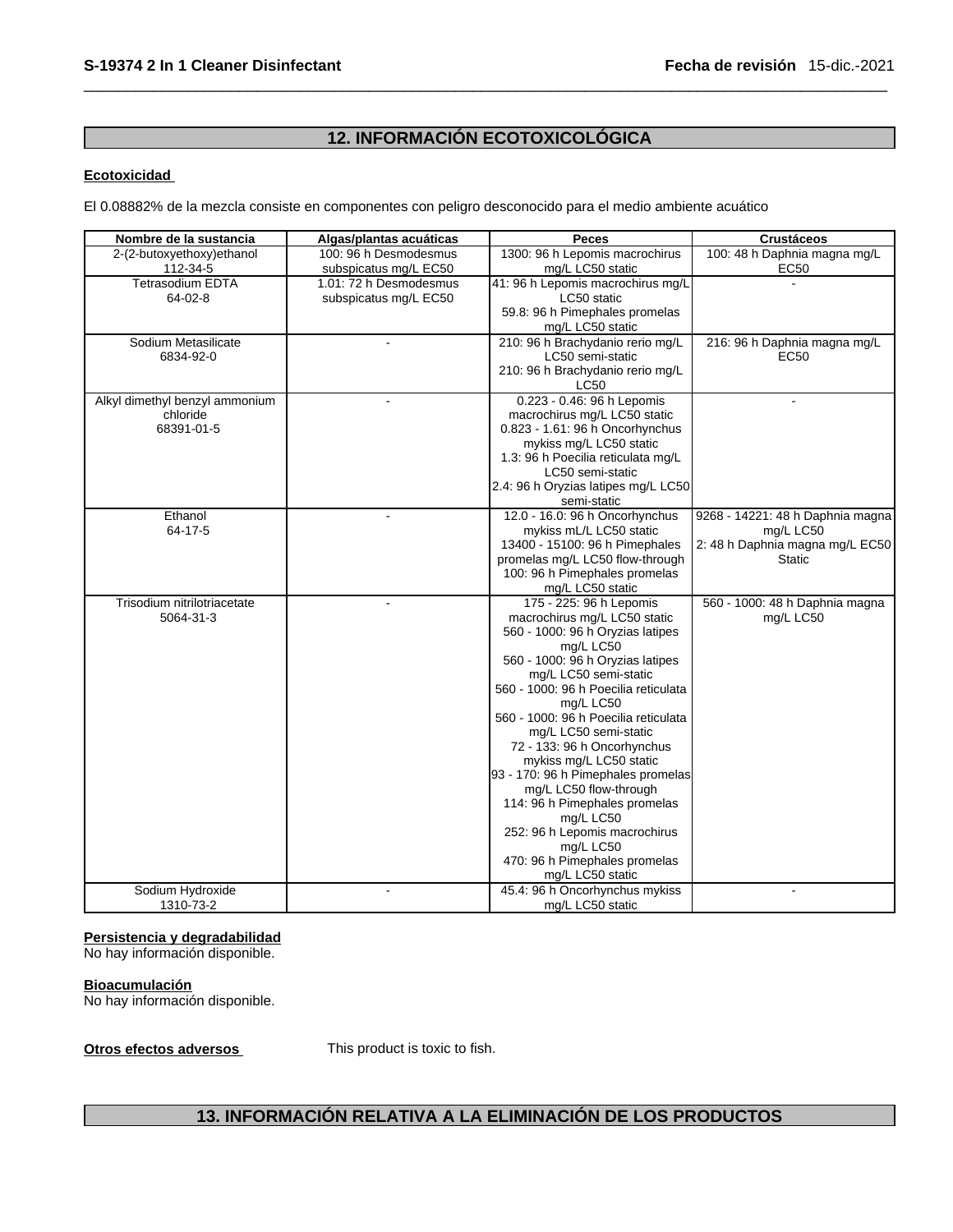| Métodos de eliminación  |                                                                                                                                                                                                                                                                                                                                                                                                                                                                         |
|-------------------------|-------------------------------------------------------------------------------------------------------------------------------------------------------------------------------------------------------------------------------------------------------------------------------------------------------------------------------------------------------------------------------------------------------------------------------------------------------------------------|
| Eliminación de residuos | Los desechos de plaguicidas son muy peligrosos. La eliminación inadecuada de exceso de<br>pesticida, mezcla aerosol o rinsate es una violación de la Ley Federal. Si estos residuos no<br>pueden ser eliminados por el uso según las instrucciones de la etiqueta, póngase en<br>contacto con su estado o Agencia de Control Ambiental de plaguicidas, residuos peligrosos<br>o el representante de la Oficina Regional de la EPA más cercana para recibir orientación. |
| Embalaje contaminado    | Los recipientes vacíos deben ser llevados a un sitio aprobado para el manejo de residuos<br>para su reciclado o eliminación. Desde contenedores vaciados pueden retener los residuos<br>del producto, siga etiqueta advertencias incluso después de que el contenedor se vacía.                                                                                                                                                                                         |
|                         |                                                                                                                                                                                                                                                                                                                                                                                                                                                                         |

Este producto contiene una o más sustancias listadas por el Estado de California como residuos peligrosos.

# **14. INFORMACIÓN RELATIVA AL TRANSPORTE**

La descripción para el envío es específica del contenedor, esta información se proporciona en un vistazo la información del DOT. Por favor, consulte el envase y / o documentos de embarque para la descripción apropiada del envío antes de licitar cualquier material para su envío. Para obtener información adicional, póngase en contacto con el distribuidor que aparece en la sección 1 de este documento.

| DOT | No regulado |
|-----|-------------|
|-----|-------------|

TDG No regulado

#### **15. INFORMACIÓN REGLAMENTARIA**

**8.0 El% de contenido de VOC es CARB EXEMPT como LVP.**

| <b>Inventarios Internacionales</b> |                        |
|------------------------------------|------------------------|
| TSCA                               | Cumple/Es conforme con |
| <b>DSL/NDSL</b>                    | Cumple/Es conforme con |

#### **Leyenda:**

**TSCA** - Estados Unidos - Ley del Control de Sustancias Tóxicas, Sección 8(b), Inventario **DSL/NDSL** - Lista de Sustancias Nacionales y Lista de Sustancias no Nacionales de Canadá

#### **Regulaciones federales de los EE. UU**

#### **SARA 313**

Sección 313 del Título III de la Ley de Enmiendas y Reautorización del Superfondo de 1986 (SARA). Este producto contiene una o varias sustancias químicas sujetas a los requisitos de notificación según la Ley y Título 40 del Código de Reglamentos Federales, Parte 372

| Nombre de la sustancia                     | <b>SARA 313 - Valores umbrales</b> |  |
|--------------------------------------------|------------------------------------|--|
| 2-(2-butoxyethoxy)ethanol - 112-34-5       | 1.0                                |  |
| Categorías de peligro de SARA              |                                    |  |
| 311/312                                    |                                    |  |
| Peligro agudo para la salud                | Sí                                 |  |
| Peligro crónico para la salud:             | Sí                                 |  |
| Peligro de incendio                        | Ν°                                 |  |
| Peligro de liberación repentina de presión | N°                                 |  |
| Peligro de reactividad                     | N°                                 |  |

### **CWA (Ley de Agua Limpia)**

Este producto no contiene ninguna sustancia regulada como contaminante de acuerdo con la Ley de Agua Limpia (40 CFR 122.21 y 40 CFR 122.42)

#### **CERCLA**

Este material, tal como se suministra, no contiene sustancias reguladas como peligrosas por la Ley de Responsabilidad,